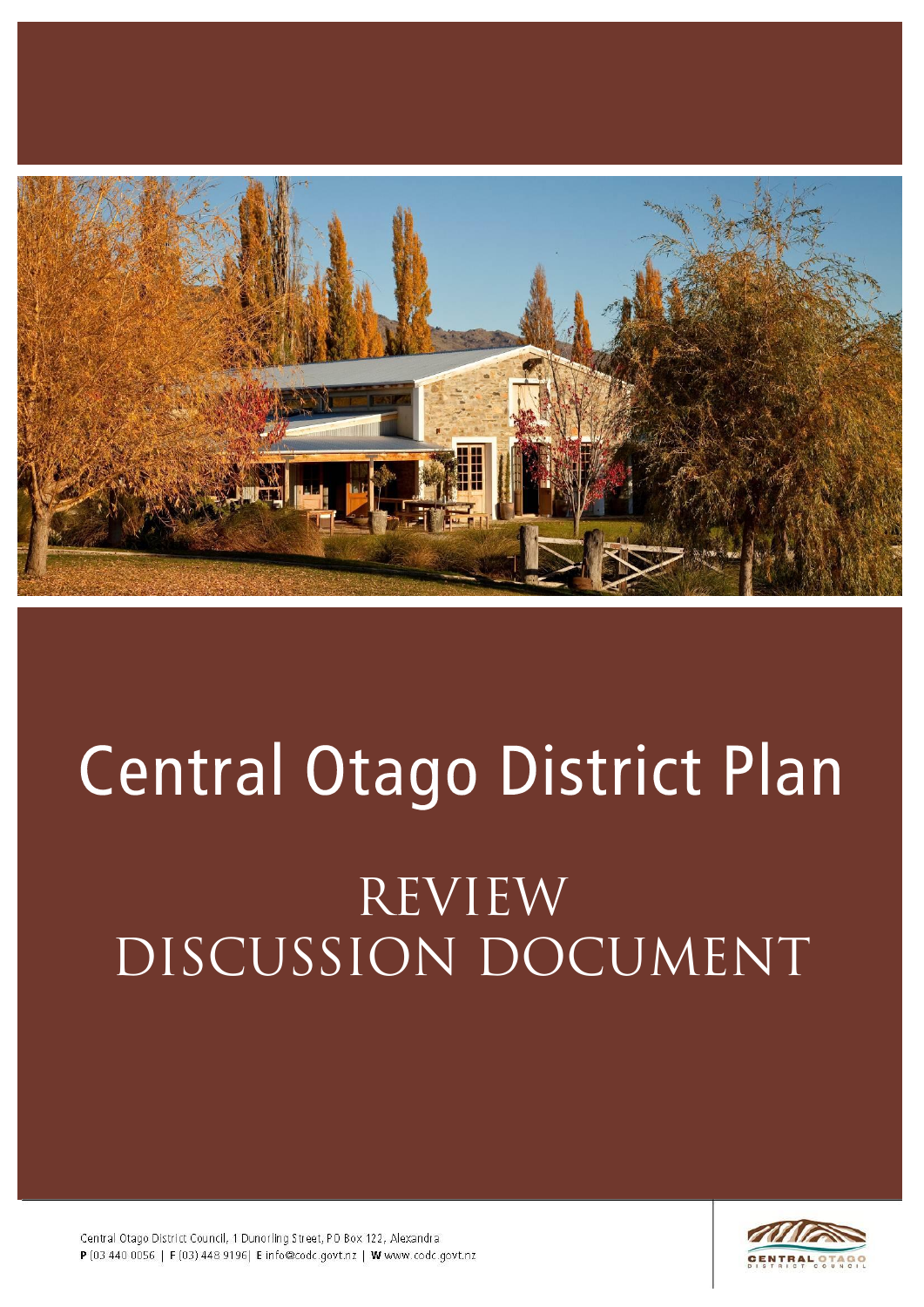# **Contents**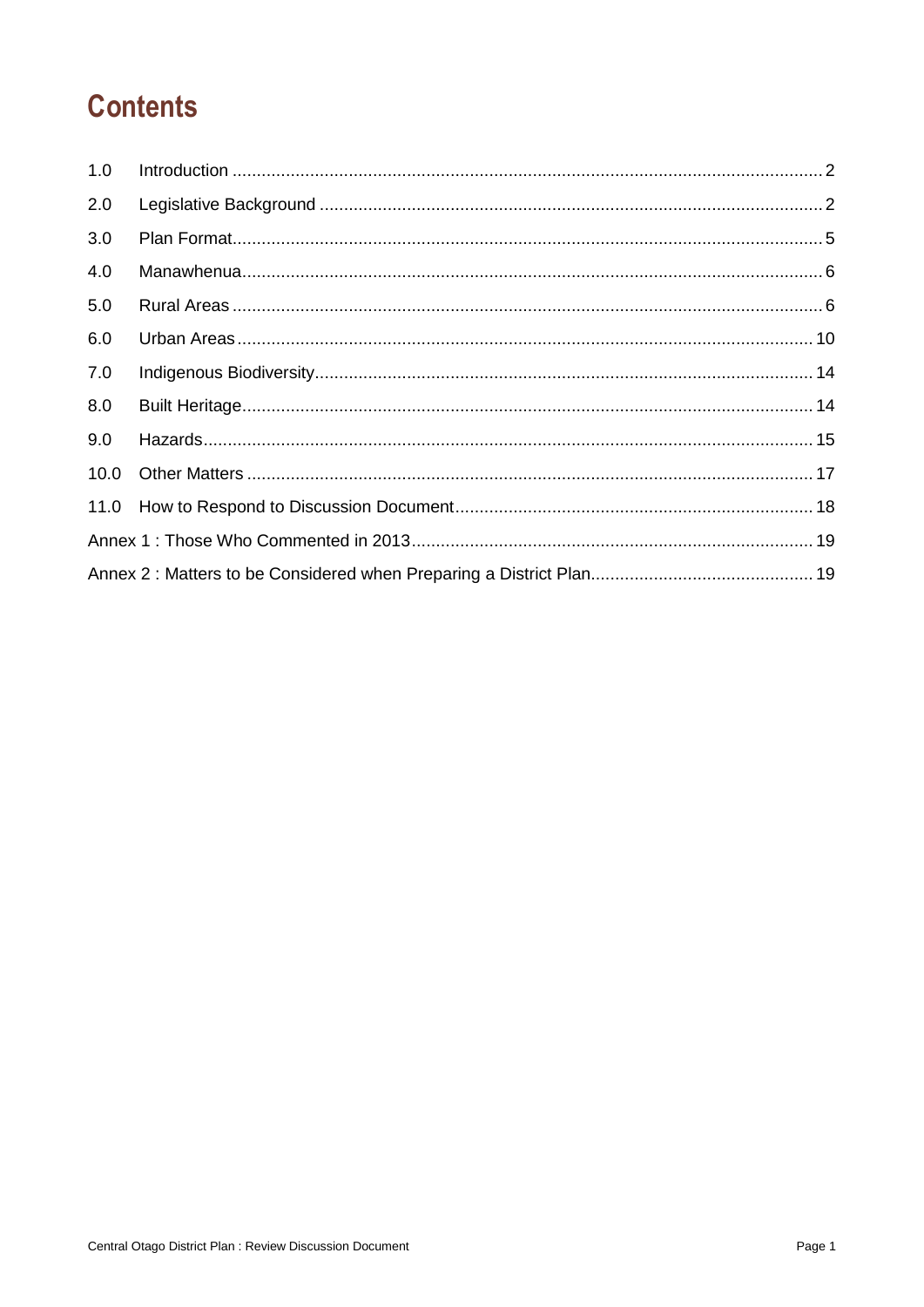# <span id="page-2-0"></span>**1.0 Introduction**

The Central Otago District Plan was prepared during the 1990s; was publicly notified for submissions on 18 July 1998; and became finally operative on 1 April 2008.

The Council is now giving consideration to a review of the Central Otago District Plan. In June 2013 the Council invited comments from members of the public to assist in identifying the significant resource management issues and any other matters that should be addressed in the reviewed District Plan. These comments have materially assisted the Council in preparing this discussion document; and the Council wishes to acknowledge the contribution of those parties who provided comment in 2013 and who are listed at Annex 1 to this document

This document discusses potential changes to the provisions of the Central Otago District Plan. The approach taken is to clearly state the Council's current intention with respect to the issue under consideration. Potential changes have been identified at this early stage in the review process to obtain feedback from the public and interested agencies before work commences in earnest on the preparation of the District Plan Review. The Council encourages members of the public and other interested parties to respond in writing to the contents of this discussion document and to raise any other issues that should be addressed during the preparation of the Central Otago District Plan Review.

All submissions in response to this discussion document will be considered by the Council's Hearings Panel; and those who make submissions will have the opportunity to present their submissions in person to the Hearings Panel early in the New Year.

# <span id="page-2-1"></span>**2.0 Legislative Background**

## **2.1 RESOURCE MANAGEMENT ACT 1991**

The Resource Management Act 1991 (the Act) provides the statutory authority for the preparation of District Plans. There are several key sections of the Act that are relevant; and these are presented below and in Annex 2.

The Act (section 73(1)) requires that there shall at all times be one District Plan for each District prepared by the territorial authority. The purpose of District Plans is stated in section 72 of the Act:

*"72. Purpose of district plans – The purpose of the preparation, implementation, and administration of district plans is to assist territorial authorities to carry out their functions in order to achieve the purpose of this Act."*

Section 31 states the functions of territorial authorities under the Act:

- *"31. Functions of territorial authorities under this Act – (1) Every territorial authority shall have the following functions for the purpose of giving effect to this Act in its district:*
	- *(a) The establishment, implementation, and review of objectives, policies, and methods to achieve integrated management of the effects of the use, development, or protection of land and associated natural and physical resources of the district:*
	- *(b) the control of any actual or potential effects of the use, development, or protection of land, including for the purpose of -*
		- *(i) the avoidance or mitigation of natural hazards; and*
		- *(ii) the prevention or mitigation of any adverse effects of the storage, use, disposal, or transportation of hazardous substances; and*
		- *(iia) the prevention or mitigation of any adverse effects of the development, subdivision, or use of contaminated land:*
		- *(iii) the maintenance of indigenous biological diversity:*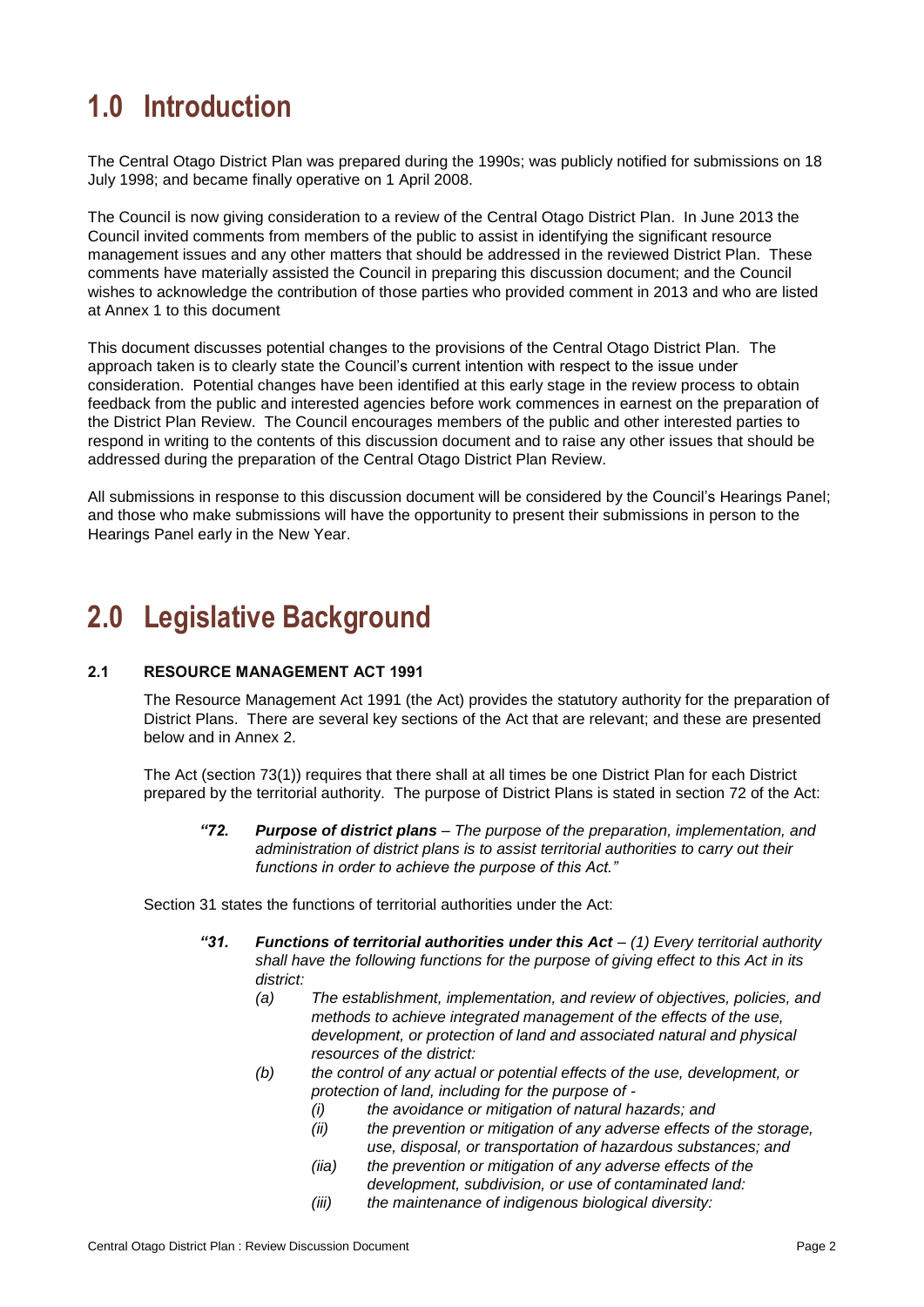- *(c) Repealed.*
- *(d) The control of the emission of noise and the mitigation of the effects of noise:*
- *(e) The control of any actual or potential effects of activities in relation to the surface of water in rivers and lakes:*
- *(f) Any other functions specified in this Act.*
- *(2) The methods used to carry out any functions under subsection (1) may include the control of subdivision."*

The focus of the District Plan is therefore upon the management of the effects of land use and the control of subdivision within the Central Otago District in order to achieve the purpose of the Act which is to promote the sustainable management of natural and physical resources.

"Sustainable management" is defined in Section 5 of the Act and means:

"…*managing the use, development, and protection of natural and physical resources in a way, or at a rate, which enables people and communities to provide for their social, economic, and cultural wellbeing and for their health and safety while-*

- *(a) Sustaining the potential of natural and physical resources (excluding minerals) to meet the reasonably foreseeable needs of future generations; and*
- *(b) Safeguarding the life-supporting capacity of air, water, soil and ecosystems; and*
- *(c) Avoiding, remedying, or mitigating any adverse effects of activities on the environment."*

Section 75(1) of the Act prescribes the mandatory contents of the District Plan. Section 75(1) states:

# *"75 Contents of district plans*

*(1) A district plan must state-*

- *(a) the objectives for the district; and*
- *(b) the policies to implement the objectives; and*
- *(c) the rules (if any) to implement the policies."*

Section 76(2) of the Act confirms that every rule has the force and effect of a regulation under the Act. When interpreting a rule it is mandatory to consider the objectives and policies stated in the District Plan.

#### **2.2 NATIONAL POLICY STATEMENTS, REGIONAL POLICY STATEMENT, WATER CONSERVATION ORDER AND REGIONAL PLANS**

Section 75(3) of the Act directs that a District Plan must give effect to any National Policy Statement and any Regional Policy Statement.

National Policy Statements that have been approved and issued under section 52 of the Act include the following:

- **National Policy Statement on Electricity Transmission 2008**
- **National Policy Statement for Freshwater Management 2014**
- **National Policy Statement for Renewable Electricity Generation 2011**

In addition there is a **New Zealand Coastal Policy Statement** that is not relevant in the context of the Central Otago District.

The **Regional Policy Statement for Otago** became operative on 1 October 1998.

Section 75(4) of the Act directs that a District Plan must not be inconsistent with a Water Conservation Order or a Regional Plan for any matter specified in section 30(1) of the Act.

The **Water Conservation (Kawarau) Order 1997** applies to the Kawarau River and its tributaries including the Nevis River within the District.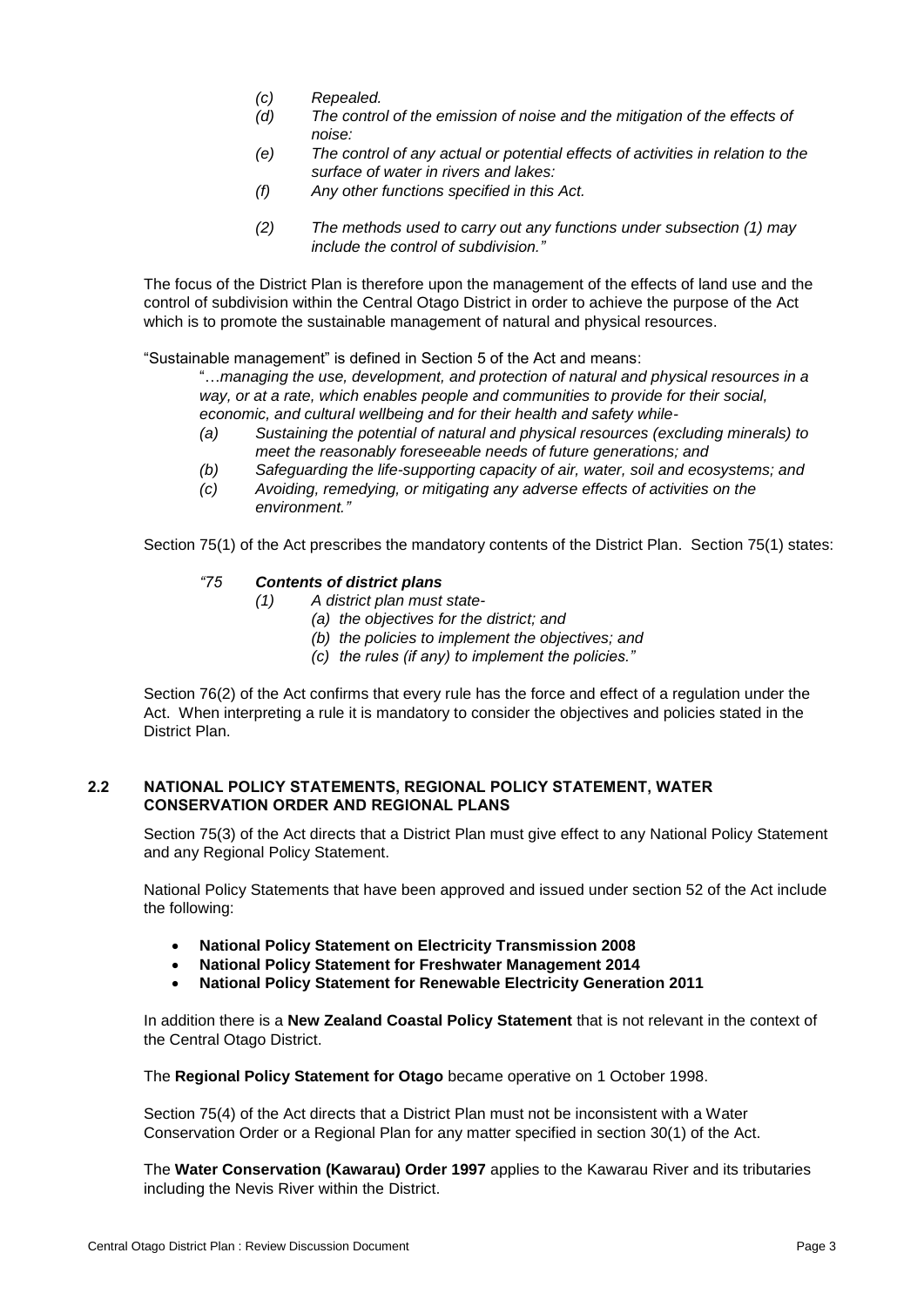Operative Regional Plans prepared by the Otago Regional Council include:

- **Regional Plan : Waste 1997**
- **Regional Plan : Coast 2001**
- **Regional Plan : Air 2003**
- **Regional Plan : Water 2004**

Various plan changes have been made to the Regional Plan : Air and the Regional Plan : Water since these Regional Plans first became operative. The Council notes in particular that Plan Change 6A (Water Quality) to the Regional Plan : Water became operative on 1 May 2014.

Section 74(2) of the Act directs that when preparing or changing a District Plan, a territorial authority shall have regard to any Proposed Regional Policy Statement; or to any Proposed Regional Plan in regard to any matter of regional significance or for which the Regional Council has primary responsibility under Part 4 of the Act. There are no such proposed regional planning documents in existence at this time.

# **2.3 OTHER DOCUMENTS**

The Act directs the Council to have regard to documents other than those referred to in 2.2 (above) when preparing a District Plan. Section 74(2)(b) and (c) direct that a territorial authority shall have regard to:

- *"(b) Any-*
	- *(a) Management plans and strategies prepared under other Acts; and*
	- *(ii)* Repealed.
	- *(iia) Relevant entry in the Historic Places Register; and*
	- *(iii) Regulations relating to ensuring sustainability, or the conservation, management, or sustainability of fisheries resources (including regulations or bylaws relating to taiapure, mahinga mataitai, or other non-commercial Maori customary fishing),-*
	- *to the extent that their content has a bearing on resource management issues of the district; and*
- *(c) The extent to which the district plan needs to be consistent with the plans or proposed plans of adjacent territorial authorities."*

Section 74(2A) also requires that a territorial authority, when preparing a District Plan, must take into account any relevant planning document recognised by an iwi authority and lodged with the territorial authority, to the extent that its content has a bearing on the resource management issues of the district. The Council acknowledges in this context the **Kāi Tahu ki Otago Natural Resource Management Plan 2005**, the content of which has a bearing on the resource management issues of the Central Otago District.

## **2.4 LEGISLATIVE CHANGE**

Parts 2.1 – 2.3 acknowledge the existing legislation and planning documents which are currently in force. It is acknowledged that legislative changes may occur which are likely to be relevant to the preparation of the Central Otago District Plan.

Of particular note is that the government has advanced proposals for fundamental change to the principles of the Act as stated in sections 6 and 7 that are reproduced in Annex 2. In the event that such amendments are made to the Act, the District Plan must be prepared in accordance with those amended provisions pursuant to section 74(1) of the Act. The Council will carefully monitor progress with respect to changes to the Act that have a bearing on the preparation of the Central Otago District Plan.

Changes can also be expected in the planning instruments which apply at a regional and district level. The Otago Regional Council is undertaking a review of the Regional Policy Statement for Otago and second generation District Plans are currently being prepared by neighbouring territorial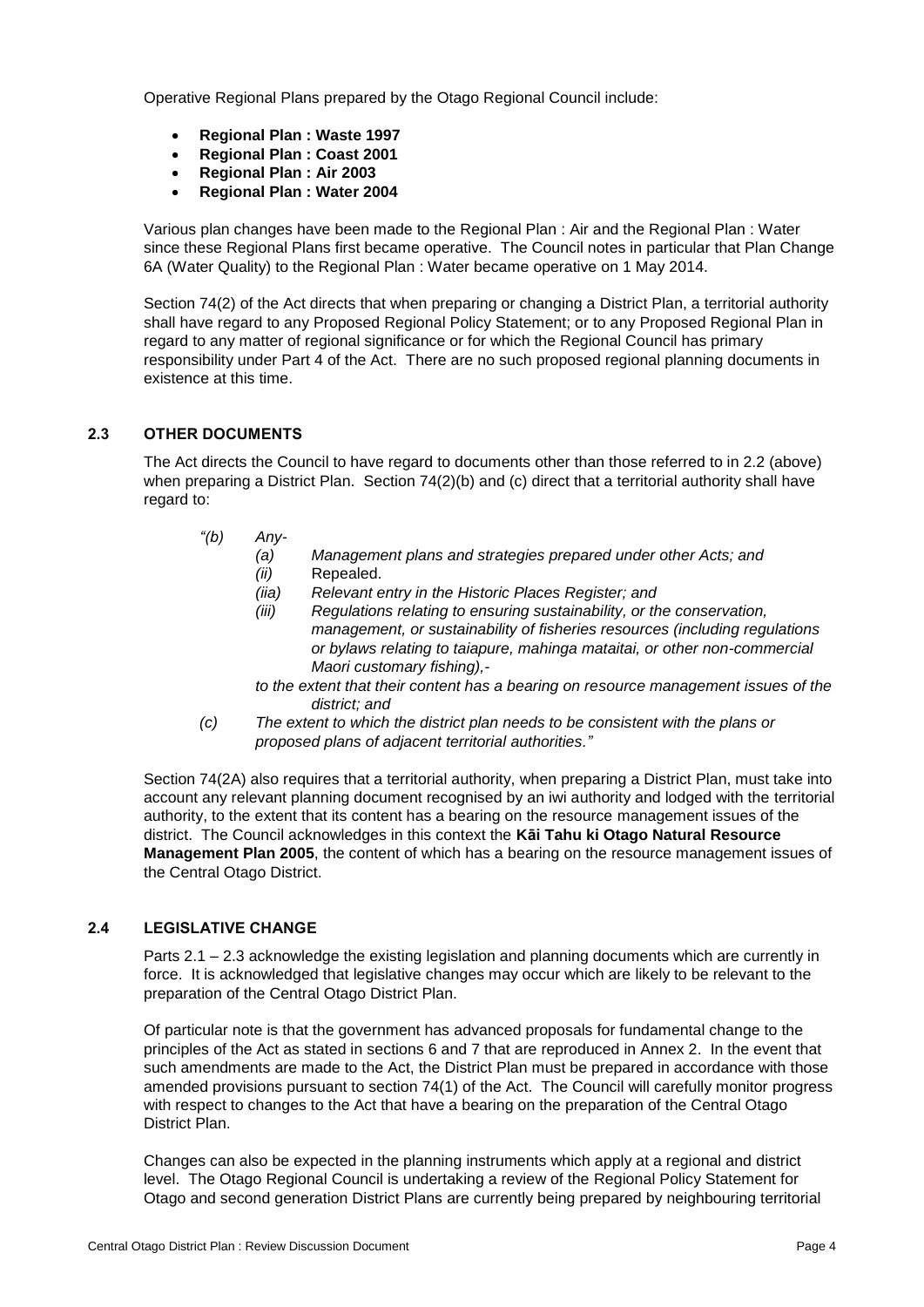local authorities. The Council will monitor progress with respect to the reviews of the Regional Policy Statement and the District Plans for neighbouring districts, as the outcomes of these review processes are likely to be relevant to the preparation of the Central Otago District Plan in terms of sections 75(3)(c), 74(2)(a)(i) and 74(2)(c) of the Act.

# <span id="page-5-0"></span>**3.0 Plan Format**

#### **3.1 ROLLING REVIEW V FULL REVIEW**

The Act provides for two approaches to a review of the District Plan. Section 79(1) requires that a local authority must commence a review of a provision of a District Plan if the provision has not been subject to a proposed plan or a plan change by the local authority during the previous 10 years. This provides for the process that is commonly referred to as a "rolling review", and enables a Council to review individual plan provisions or sets of provisions on a sequential basis. Such an approach could, say, provide for separate reviews to be initiated with respect to the Rural, Residential, Business and Industrial Resource Area provisions of the District Plan.

Section 79(4) of the Act provides for the alternative of commencing a full review of the District Plan at any time. This "full review" approach would result in all provisions of the District Plan being reviewed at the same time.

The Council has considered the advantages and disadvantages of conducting a rolling review or a full review. The Council considers that the full review option has significant advantages in terms of being administratively straightforward; providing for an integrated review of all plan provisions; and having significant cost efficiencies – as there is only one review process. A full review is preferred to a rolling review of the provisions of the Central Otago District Plan.

# **3.2 WHOLE DISTRICT V TERRITORIAL SECTION PLAN**

Section 73(3) of the Act provides for the District Plan to be prepared in territorial sections. The current Central Otago District Plan applies to the whole of the Central Otago District; and this approach is preferred to preparing a review of the Central Otago District Plan in territorial sections. Plan preparation on the basis of territorial sections would result in inefficiencies and would introduce the potential for inconsistent planning provisions to be applied across the District.

The Central Otago District Plan Review will apply to the whole of the Central Otago District.

## **3.3 PLAN PRESENTATION**

The current Central Otago District Plan has been prepared in terms of the Act albeit that various provisions of the District Plan have been amended through the plan change and designation processes since the District Plan was prepared.

The format of the current Central Otago District Plan has proven to work well in practice. Accordingly the District Plan Review will focus on updating the provisions of the current Central Otago District Plan to correspond to the current legislative framework and to meet the current and foreseeable needs of the community.

It is not necessary to "reinvent the wheel" and a totally new approach to District Plan presentation and content is not justified when preparing the Central Otago District Plan Review.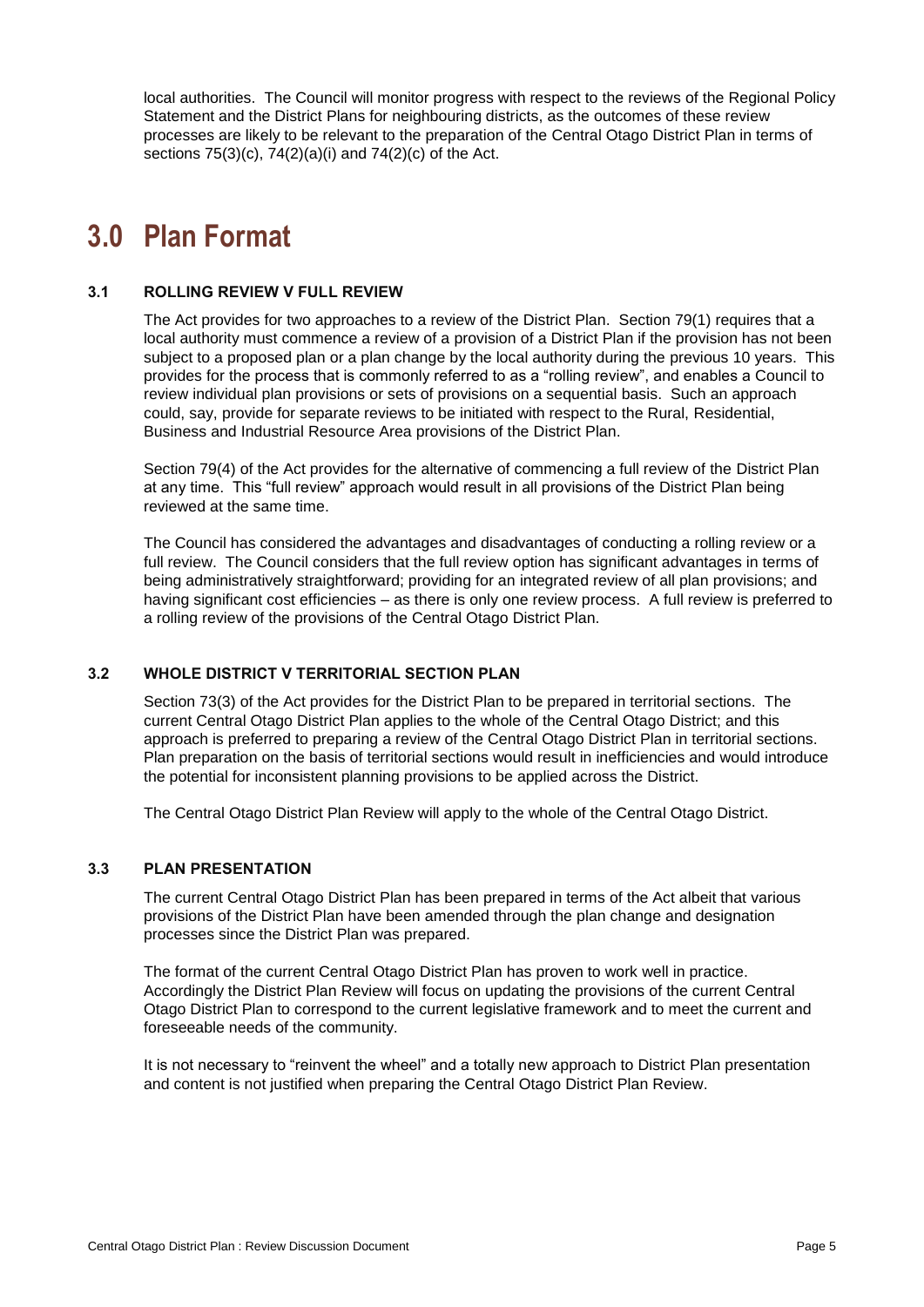# <span id="page-6-0"></span>**4.0 Manawhenua**

Manawhenua are those iwi or hapū who exercise customary authority or rakatirataka in an identified area, being in this instance the Central Otago District.

Section 8 of the Act requires every person who exercises functions or powers under the Act in relation to the use, development and protection of natural and physical resources to take into account the principles of the Treaty of Waitangi (Te Tiriti o Waitangi). The Act also specifies that every person who exercises such functions and powers must recognise and provide for the relationship of Maori and their culture and traditions with their ancestral lands, water, sites, waahi tapu and other taonga as a matter of national importance (section 6(e) of the Act).

Section 7(a) of the Act also requires that every person exercising such functions and powers shall have particular regard to Kaitiakitanga.

The First Schedule to the Act requires the Council to consult with the tangata whenua of the area who may be affected by the District Plan, through iwi authorities. The preparation of this discussion document provides an early basis for such consultation.

The Council records that when the current Central Otago District Plan was prepared extensive consultation occurred with the relevant iwi authority being Te Rūnanga o Ngāi Tahu through various rūnaka including Te Rūnanga o Moeraki, Kāti Huirapa Rūnaka ki Puketeraki and Te Rūnanga Ṑtākou. The outcome of such consultation is that the current District Plan contains information with respect to the Treaty and Kāi Tahu ki Otago's historical links with the Central Otago District (in Sections 1 and 2 respectively); contains Section 3 : Manawhenua; identifies Nohoanga (Nohoaka) [traditional camping sites] and archaeological sites, wāhi tapu and wāhi taoka of importance to rūnaka; and contains a suite of rules to ensure that significant adverse effects on values of significance to rūnaka are avoided, remedied or mitigated.

The Council anticipates that fresh consultation will now occur with the relevant iwi authorities recognising that manawhenua is exercised through the papatipu (original Maori land) rūnaka of the region. It is anticipated that the Central Otago District Plan Review will build upon the current Central Otago District Plan provisions and will achieve better integration between Section 3 : Manawhenua and other provisions of the District Plan Review.

The Council will also consult with Kāi Tahu rūnaka to determine whether the District contains significant cultural landscapes valued by rūnaka which should be recognised in the Central Otago District Plan Review.

The Council acknowledges that the **Kāi Tahi ki Otago Natural Resource Management Plan 2005** will provide a valuable resource during the preparation of the Central Otago District Plan Review; this being a relevant planning document that must be taken into account pursuant to section 74(2A) of the Act.

# <span id="page-6-1"></span>**5.0 Rural Areas**

## **5.1 ZONING**

The current Central Otago District Plan makes provision for the Rural Resource Area and the Water Surface and Margin Resource Area that contain provisions relevant to land use and subdivision activity in rural areas.

This zoning structure is to be maintained in the Central Otago District Plan Review.

# **5.2 LANDSCAPE CLASSIFICATION**

In 2005 a Rural Study was initiated by the Council to address rural development issues, particularly relating to subdivision and development in the rural parts of the District. Plan Changes 5A-5W were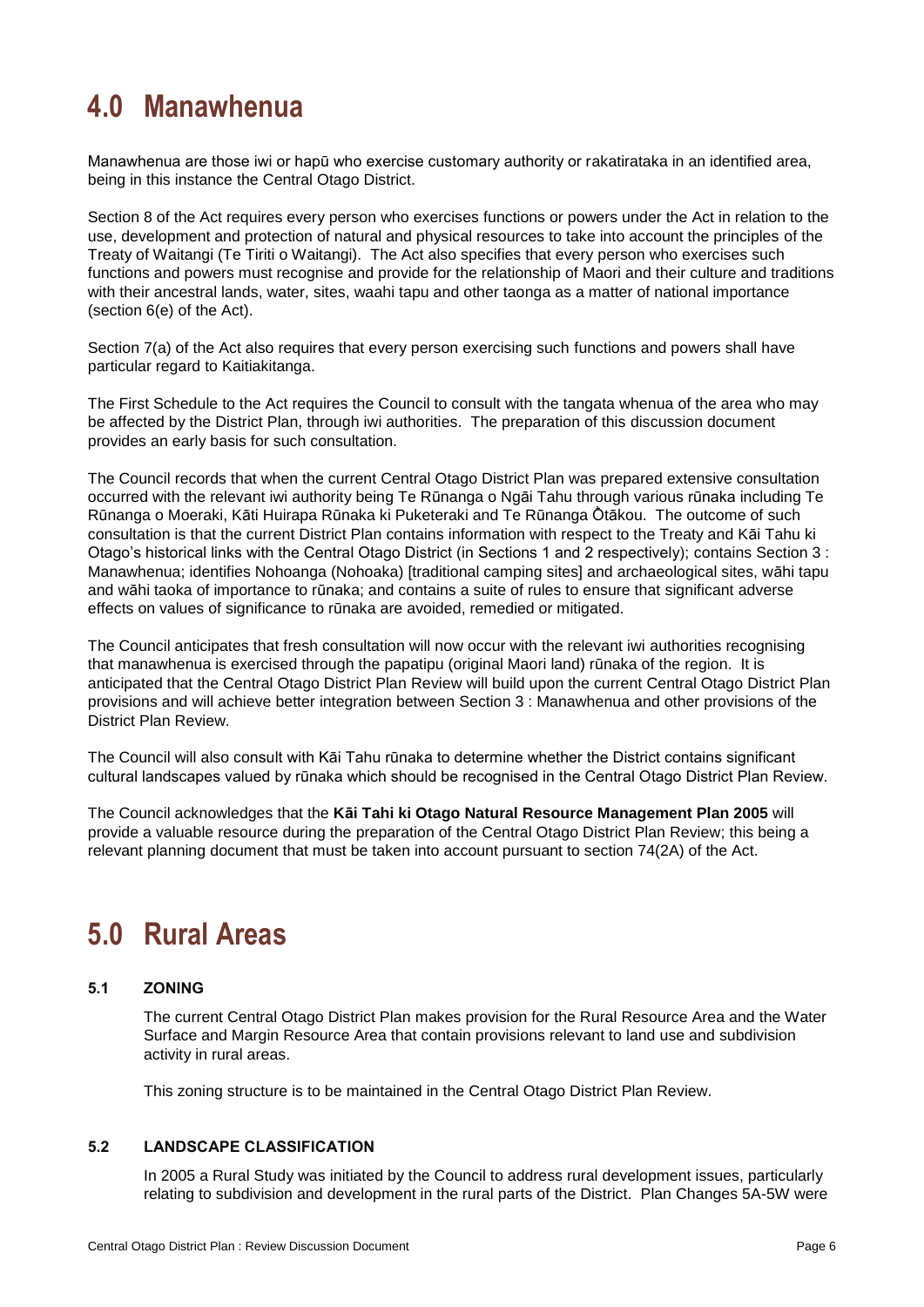the result and these plan changes generally relate to land in the rural parts of the Central Otago District. Plan Changes 5A-5W became operative on 15 July 2013.

Plan Changes 5A and 5R have introduced a tripartite classification of landscapes in the Central Otago District. As a consequence the current Central Otago District Plan categorises landscape into Outstanding Natural Landscapes, Significant Amenity Landscapes and Other Rural Landscapes. In addition Outstanding Natural Features are identified.

This tripartite landscape classification will be retained in the Central Otago District Plan Review. Such an approach is considered appropriate and makes use of the substantial investment that has been made by the community in the context of the Rural Study and Plan Changes 5A-5W.

#### **5.3 RURAL SUBDIVISION AND RESIDENTIAL DEVELOPMENT**

An outcome of Plan Changes 5G and 5H has been refined provisions with respect to subdivision and residential activity in the Rural Resource Area.

The provisions which are the outcome of the Rural Study and Plan Changes 5G and 5H are to be retained in the Central Otago District Plan Review with greater emphasis to be placed on sustaining the productive land resource in the context of subdivision; and subject to minor changes being made to improve the existing provisions, where appropriate. Consideration is to be given to providing for more intensive subdivision of land subject to the Rural Residential notation as discussed in Section 5.8 of this document.

#### **5.4 RURAL LAND USE CHANGE**

In recent years significant change has occurred with respect to land use in some rural parts of the District. During the 1990s and 2000s the areas used for fruit production and viticulture have significantly expanded, with approximately 1580 hectares being used for fruit production in 2010/11 (including approximately 470 hectares in cherry trees) and some 1750 hectares now being planted in grapes in the wider Central Otago area. Vineyard development has occurred in areas that were sparsely grazed in the past.

In recent years parcels of land have been used for large scale dairying and for the raising and wintering of dairy cattle from other areas.

Fruit production, viticulture and dairying has occurred as a permitted activity in terms of the current Central Otago District Plan.

The Council acknowledges that concerns have been expressed by some in the community with respect to the effect of dairying in terms of soil conservation, water quality, landscape and biodiversity.

The Council considers that the Otago Regional Council is the agency best resourced to address issues associated with dairying in the context of soil conservation and in terms of maintaining and enhancing the quality of water; and it is acknowledged that a statutory function of the Regional Council in terms of section 30(1)(c) of the Act is the control of the use of land for the purpose of, amongst other matters, soil conservation and the maintenance and enhancement of the quality of water in waterbodies. The Otago Regional Council has primary responsibility for water management and it is acknowledged that a regime for improving water quality has now been put in place through Plan Change 6A to the **Regional Plan : Water**.

The Council is committed to maintaining ongoing dialogue with the Otago Regional Council to address issues associated with rural land use intensification; and to ensuring that the community is well informed with respect to those issues.

In terms of landscape effects it is noted that rural land use intensification tends to occur at lower elevations and not on landscapes categorised as Outstanding Natural Landscapes. Where buildings are proposed the effect on the landscape can be addressed through the provisions of the current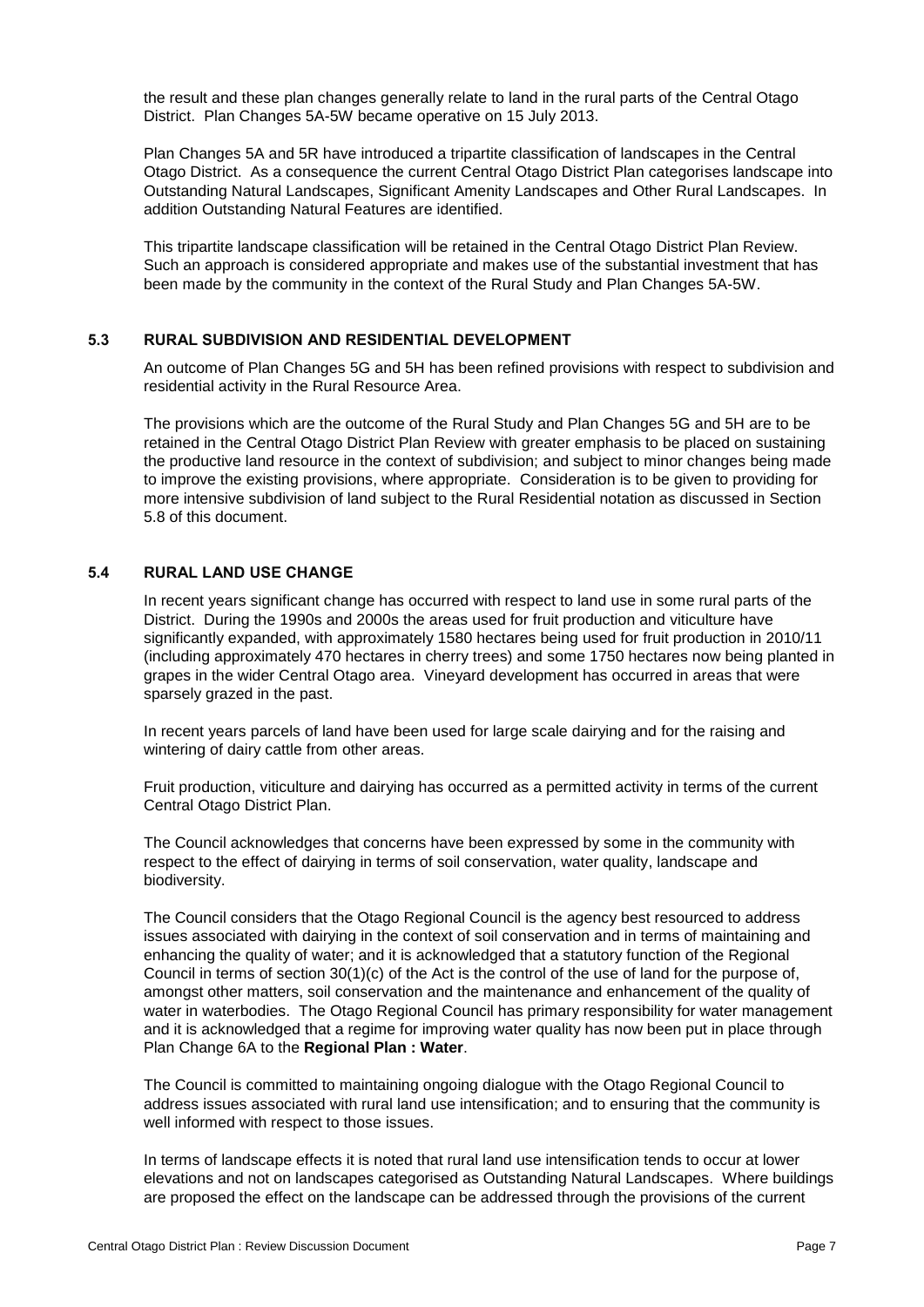Central Otago District Plan (or their equivalent in the review). The Council has concluded that no distinction should be drawn between dairying and other types of farming, in terms of effects on the landscape.

The Council considers that any effects of rural land use on biodiversity values can be addressed via appropriate provisions to be included in the District Plan Review (see Section 7.0 of this document).

The Council's conclusion is that the Central Otago District Plan Review should not contain a regulatory regime with respect to rural land use change which distinguishes between one form of farming and another.

#### **5.5 REVERSE SENSITIVITY**

Some rural activities, particularly those of a short duration or seasonal nature, can generate noise and other effects that can disturb neighbours.

It is acknowledged that the Rural Resource Area is an area for rural production; and that some aspects of such production has the potential to disturb neighbours. New developments locating near such rural activities must recognise and accept the prevailing environmental characteristics associated with production and other activities that are found in the Rural Resource Area.

The Council does not consider it appropriate to introduce provisions which would have the effect of banning gas guns, wind machines or similar devices in the Rural Resource Area. The Council acknowledges in this context that the current Central Otago District Plan contains a rule with respect to noise in the Rural Resource Area (Rule 4.7.6E). This rule will be revisited to ensure that it is effective and it is anticipated that a similar or refined noise rule will be included in the Central Otago District Plan Review.

### **5.6 TENURE REVIEW EXEMPTION**

The current Central Otago District Plan contains rules relating to the clearance of indigenous vegetation (Rule 4.7.6KA) and with respect to Outstanding Natural Landscapes, Outstanding Natural Features and Land in the Upper Manorburn/Lake Onslow Landscape Management Area (Rule 4.7.6L).

Both rules contain exemptions for properties that have been freeholded through tenure review under Part 2 of the Crown Pastoral Land Act 1998; and these rules do not apply to this land on the basis that indigenous vegetation values and/or landscape values were fully assessed during the tenure review process.

Recent caselaw strongly suggests that such an exemption is no longer appropriate. The decision of the Environment Court in Royal Forest & Bird Protection Society of New Zealand Inc. v Waitaki District Council (Dec [2012] NZ Env C252) gave consideration to such an exemption in the context of indigenous vegetation clearance in the Waitaki District.

The Court concluded that the exemption from the general indigenous vegetation clearance rule for land that has been through tenure review would not promote the purpose of the Act being sustainable management. The Court considered that a resource consent process for indigenous vegetation clearance should cover all of the land in the Waitaki District and that this will enable the effects of clearance, the regional and district plan objectives and policies, other relevant matters and Part 2 of the Act to be considered for specific proposals.

The Council has concluded, based on the findings in the Waitaki decision, that the tenure review exemption contained in Rule 4.7.6KA and Rule 4.7.6L of the current Central Otago District Plan should not be included in the Central Otago District Plan Review.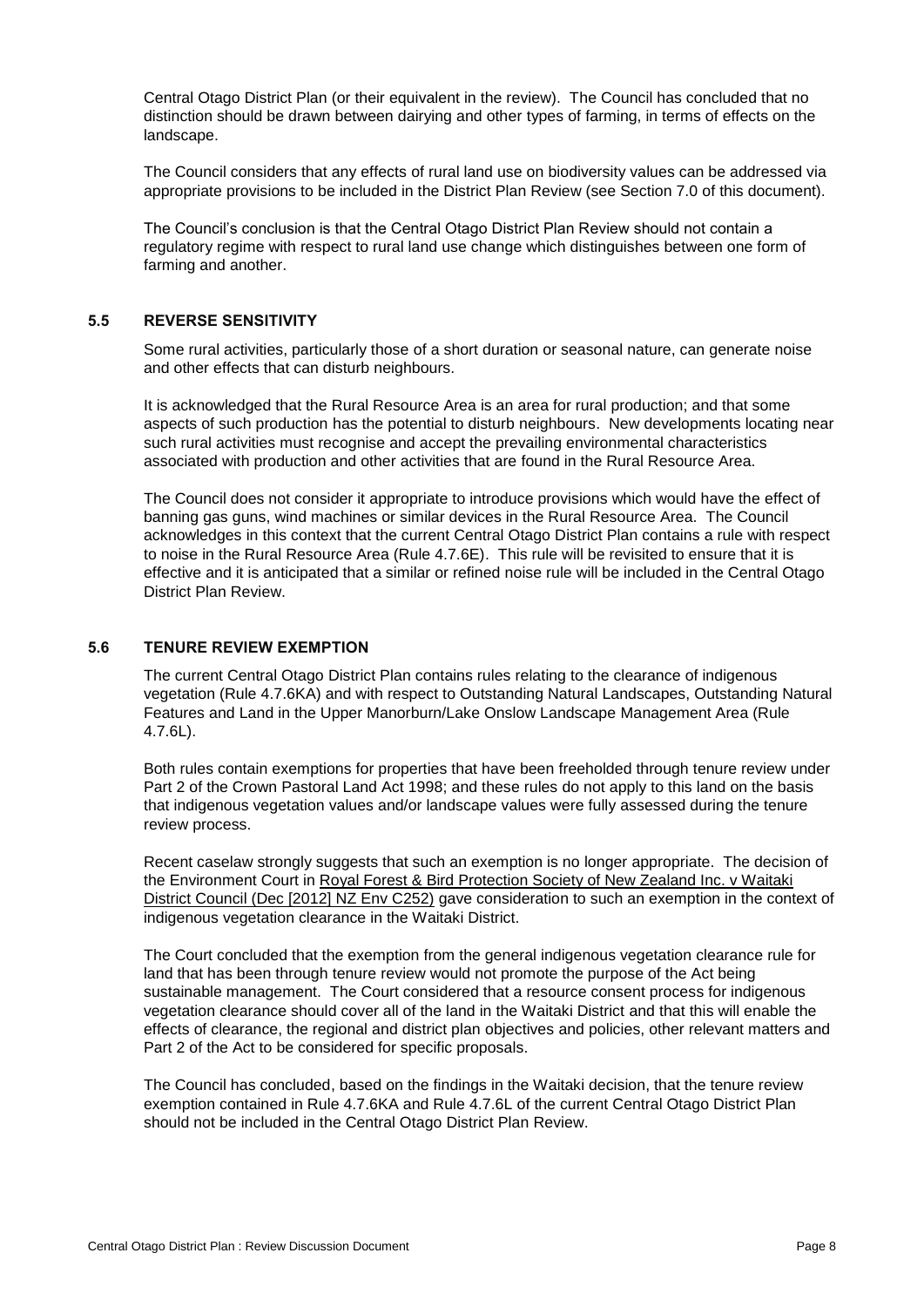#### **5.7 WILDING TREES**

The current Central Otago District Plan contains a suite of rules with respect to trees which have wilding propensity. These rules include Rules 4.7.4(viii), 4.7.4(ix), 4.7.5(v) and 4.7.5A(i).

Currently Rule 4.7.4(viii) permits the establishment of a woodlot, production forest and/or shelterbelt that is 2 hectares or less in area (or a shelterbelt having a maximum width of 8 metres measured stem to stem) and that comprises Douglas Fir, European Larch, Ponderosa Pine, Bishops Pine, Maritime Pine and/or Radiata Pine as a permitted activity.

The rule permits substantial plantations of species that have propensity for wilding spread with associated potential for adverse effects on the landscape. The Council proposes to revisit this rule with a view to deleting the 2 hectare threshold and shelterbelt exemption. If this were to occur all plantings with wilding propensity would require a resource consent.

## **5.8 RURAL RESIDENTIAL NOTATION**

The current Central Otago District Plan applies the Rural Residential notation to certain portions of land in the Rural Resource Area where closer subdivision and development is provided for. Subdivision (that achieves an average allotment size of no less than 2 hectares) and residential activity is provided for as a controlled activity on land subject to the Rural Residential notation. The Council cannot refuse resource consent to a controlled activity.

The Council will give consideration to establishing a minimum lot area of 1 hectare on land subject to the Rural Residential notation in the District Plan Review. This will provide for more intensive rural residential subdivision and development in these areas, reducing pressure for such subdivision and development elsewhere in the Rural Resource Area. More intensive subdivision will require that particular attention be given to water supply and the capability of allotments for wastewater disposal during the subdivision consent process.

Land subject to the Rural Residential notation is generally located in close proximity to existing towns within the Central Otago District. As part of the Central Otago District Plan Review consideration will be given to the extension of the area subject to the Rural Residential notation on land generally to the south of Springvale Road in the Springvale Road/State Highway 85/Dunstan Road triangle; in the Earnscleugh Road/Chapman Road/Conroys Road triangle; and south of Bannockburn. These are localities where significant rural residential subdivision and development has occurred during recent decades.

The Council welcomes comment with respect to the closer subdivision of land subject to the Rural Residential notation and to the extension of the area subject to that notation. The Council anticipates that areas in addition to those identified above may also be nominated for Rural Residential status.

Land subject to the Rural Residential notation remains in the Rural Resource Area. As noted in Section 5.5 of this document the Rural Resource Area is an area for rural production; and those who choose to live in the Rural Resource Area (including on land subject to the Rural Residential notation) must recognise and accept the prevailing environmental characteristics associated with such rural production.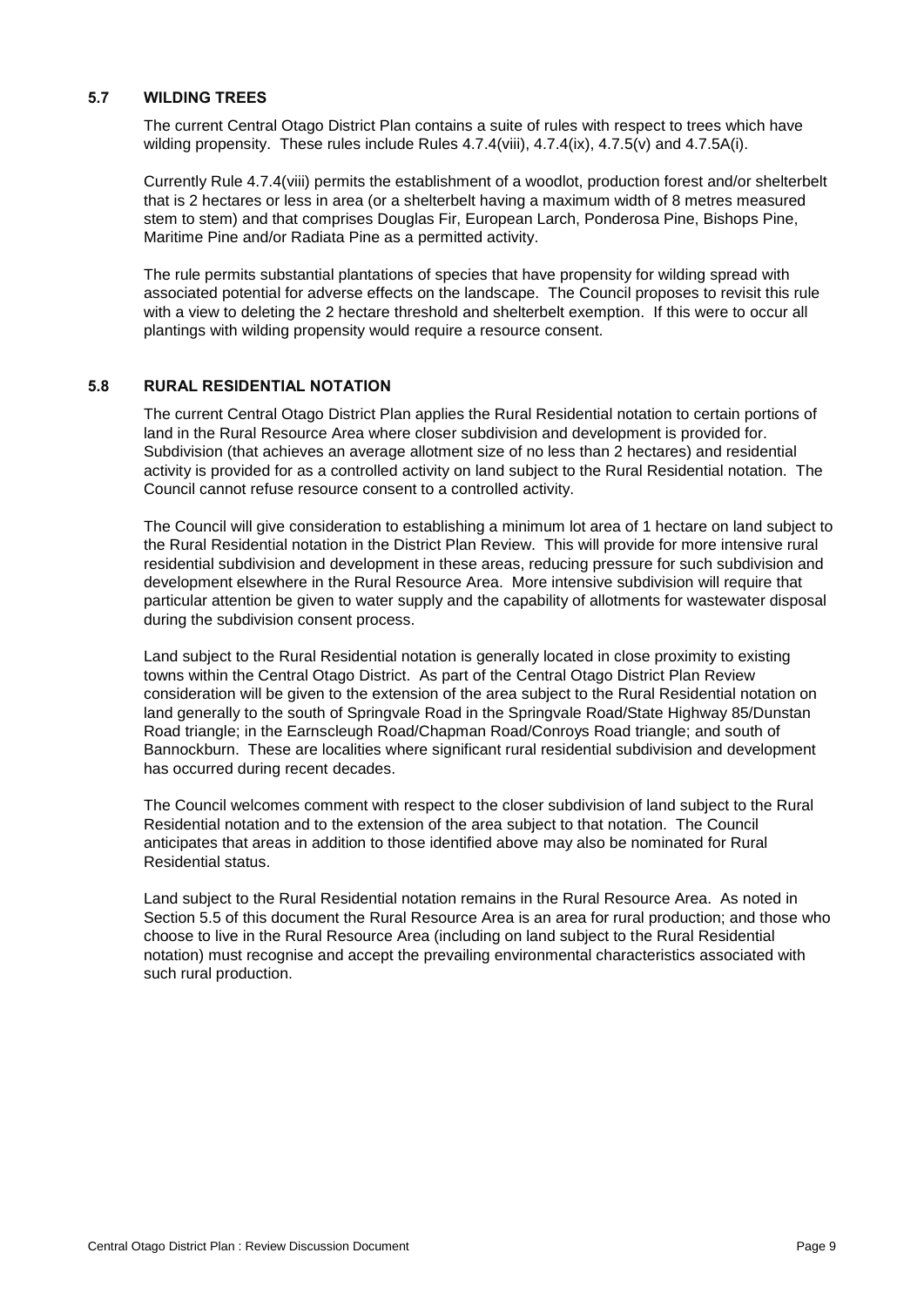# <span id="page-10-0"></span>**6.0 Urban Areas**

The urban areas include the towns and settlements of the Central Otago District. Within urban areas a number of distinct environments can be identified. These include the residential areas where people live; the business environments where people work, shop and socialise; and the industrial areas of the District.

# **6.1 PROVISION FOR URBAN GROWTH**

During the past two decades significant growth has occurred within the District's urban areas. Much of the land zoned for new development in the current Central Otago District Plan in the larger towns has been subdivided and developed for urban purposes. The Central Otago District Plan Review will make provision for future urban growth.

The Council considers it appropriate to establish a 20 year planning horizon for the purposes of urban zoning in the District Plan Review. Experience with the current Central Otago District Plan has confirmed that it can take several years for a District Plan to progress from the initial preparation stage through to being an operative District Plan. Furthermore the District Plan Review will not be due for a further review until it has been operative for 10 years. These factors lend weight to the Council's conclusion that a 20 year planning horizon is appropriate.

The Central Otago District Plan Review will zone land for future residential, business and industrial purposes; the area to be zoned will correspond to the land area that is required to accommodate 20 years growth in the particular urban area concerned.

In some instances it may be necessary to adopt a deferred zoning approach. This technique enables land to be released for urban subdivision and development at some time in the future. The trigger for this release could be a set time period (ie. a date when the deferral will be uplifted) and/or when services such as wastewater reticulation become available to that land.

Deferred zoning is likely to be particularly relevant to Clyde. Clyde cannot expand beyond the present urban boundary until reticulated wastewater disposal is available. It may be that the Central Otago District Plan Review identifies areas for future growth of Clyde but such growth will not be able to occur until reticulated wastewater services become available.

Parties who responded to the 2013 invitation for comments have nominated specific areas for residential development. Examples include provision for intensification of the Picnic Creek subdivision at Earnscleugh opposite Clyde and provision for residential development to the south of the Oughter Street bridge at Naseby. Consideration will be given to these areas along with others when considering whether additional areas should be zoned for residential purposes in or adjacent to existing urban areas. At that time all relevant matters, including the availability of services and the presence of hazards, will be taken into account in determining whether land is suitable for rezoning for urban purposes.

# **6.2 RESIDENTIAL**

# **6.2.1 Residential Subdivision**

The current Central Otago District Plan establishes a minimum lot area of 250 $m^2$  for subdivision in the Residential Resource Area where a reticulated sewerage system is available (Rule  $7.3.3(i)(a)$ ). This minimum lot area enables the market to determine what are appropriate lot sizes over and above this  $250m^2$  minimum.

In practice the 250 $m^2$  minimum lot rule has enabled the subdivision of traditional 1000 $m^2$  and  $800<sup>m²</sup>$  lots occupied by dwellings to create two allotments, providing for intensification of residential subdivision and development in existing residential areas. Where undeveloped land has been opened up for residential subdivision lot areas significantly in excess of  $250m<sup>2</sup>$  have been the norm.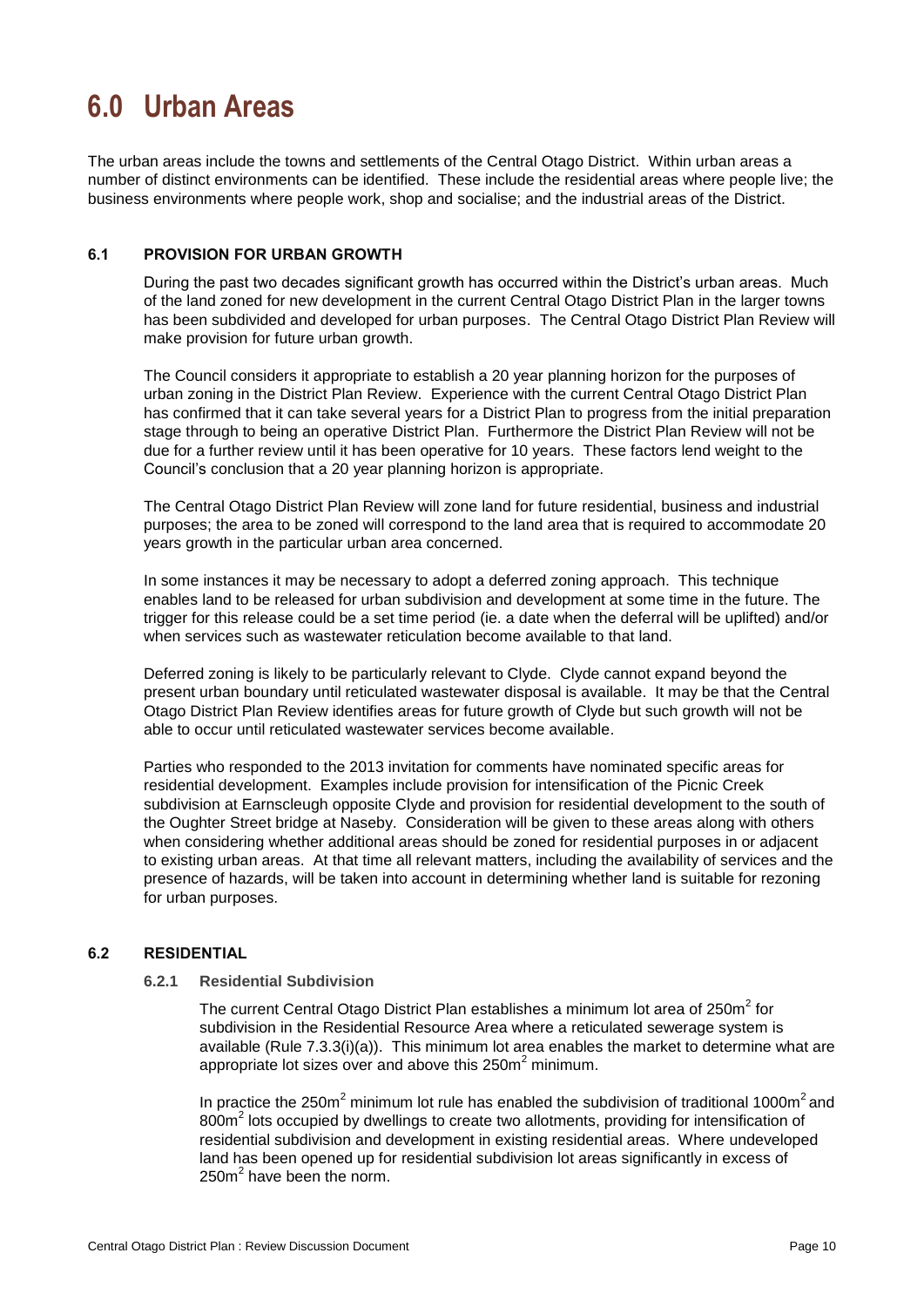It is the Council's intention to keep the  $250m<sup>2</sup>$  minimum lot area standard in the Residential Resource Area in the Central Otago District Plan Review.

#### **6.2.2 Residential Resource Areas (1)-(13)**

The current Central Otago District Plan provides for the Residential Resource Areas (1) – (13) which provide for residential development on larger lots. In some instances these provisions are a "carry over" from earlier District Schemes prepared under the Town and Country Planning Act 1977 and in other instances they have been introduced into the current Central Otago District Plan during the plan preparation process or via plan changes.

As part of the District Plan Review the Council will give consideration to whether some rationalisation is possible and whether the number of these Residential Resource Areas can be reduced.

There is a current anomaly in the Residential Resource Area rules as multi-unit development is a discretionary (restricted) activity in the Residential Resource Areas  $(1) - (12)$  where a site area of 250 $m^2$  is achieved where a reticulated sewerage system is available (in terms of Rule 7.3.3(vi)) notwithstanding that larger lot areas (often much in excess of 250 $\text{m}^2$ ) are required for subdivision in the Residential Resource Areas  $(1) - (12)$ . The District Plan Review will require that the site area requirement for multi-unit development will correspond to the minimum lot area for subdivision on the land concerned.

#### **6.2.3 Extended Family Accommodation**

The provision of additional accommodation for extended family within a residential building by providing separate sleeping, cooking, dining and ablution facilities for the extended family member or members is deemed to constitute two household units; and this requires a land use consent for multi-unit development that has status as a discretionary (restricted) activity in the Residential Resource Area as provided for in the current Central Otago District Plan.

The Council considers that such extended family accommodation can be distinguished from other forms of multi-unit development in terms of the limited effects on the environment. As a consequence the Council will give consideration to specifically providing for such additional accommodation for extended family within a residential building as a controlled activity (which the Council cannot refuse consent for) in the Central Otago District Plan Review.

#### **6.2.4 Rules Relating to Residential Subdivision and Development**

The existing rules with respect to residential subdivision and development have worked well in practice.

The Council is considering some changes to the existing rules in the District Plan Review including the removal of the 3 metre unobstructed access rule for subdivision in the Residential Resource Area; solar orientation to become a matter for the exercise of discretion in the context of residential subdivision; and explicitly providing for solar power generation and micro generation as an integral part of residential activity which is a permitted activity in the Residential Resource Area.

## **6.2.5 Homestay Accommodation**

The current Central Otago District Plan provides for homestay as part of residential activity which is a permitted activity in the Residential Resource Area. "Homestay" means the use of a residential building for short term living accommodation for up to 6 persons on a commercial fee paying basis where those persons share the use of the residential building with the permanent occupants (residents).

Travellers accommodation is generally provided for as a discretionary activity (that requires resource consent) in the Residential Resource Area in terms of Rule 7.3.4(iii); and is a noncomplying activity in the Residential Resource Areas  $(1) - (13)$  (see Rule 7.3.5(iii)).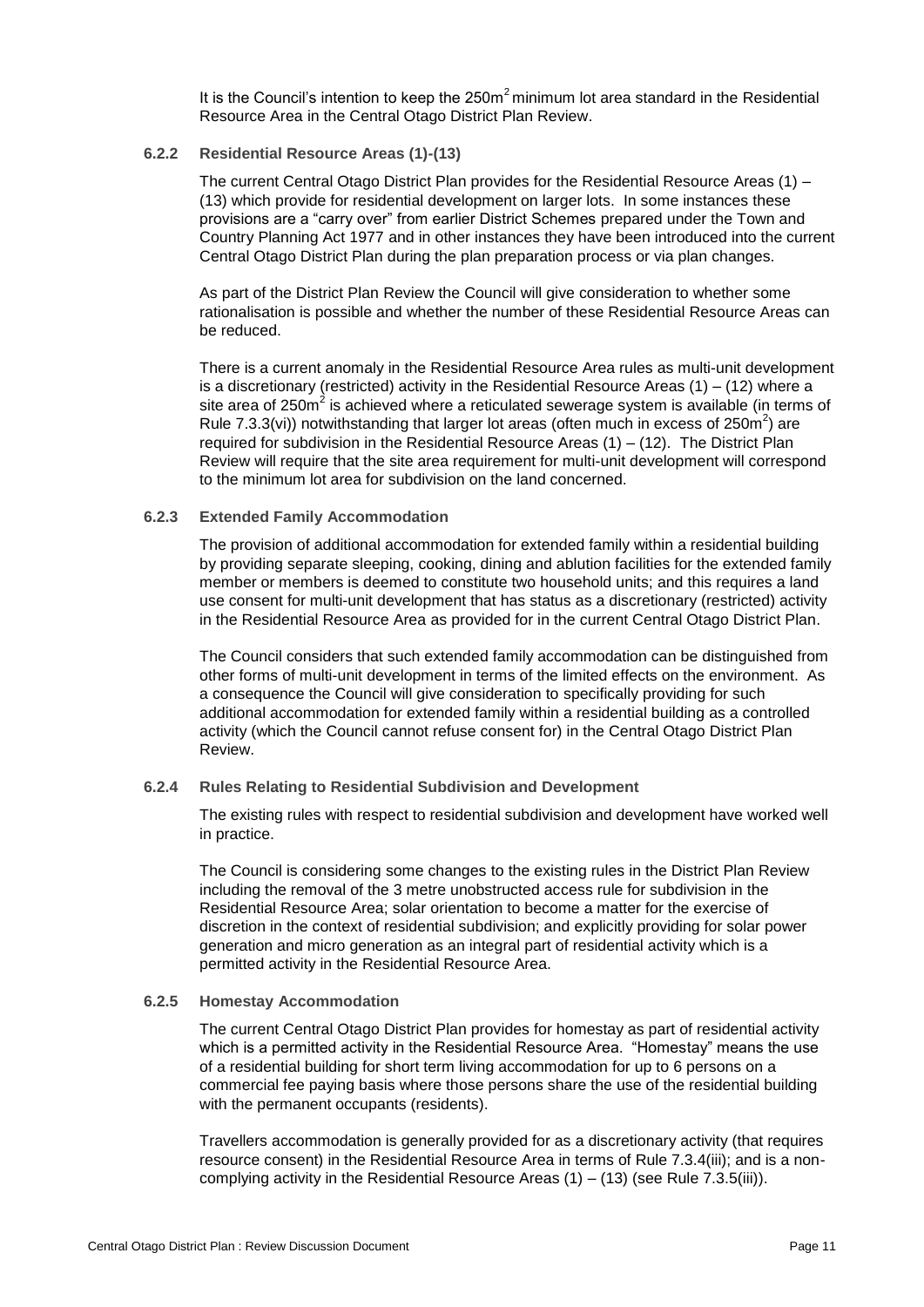The Council has given consideration to whether the current distinction between homestay and travellers accommodation should be retained. The Council considers that such a distinction is appropriate on the basis that homestay accommodation is managed by those present within the residential building and is limited in scale; whereas travellers accommodation can be distinguished on the basis of potential effects on the environment (due to potential larger scale, traffic, signage and/or more remote or off-site management). The Council's intention is that the Central Otago District Plan Review will continue to provide for homestay accommodation as part of residential activity.

#### **6.3 BUSINESS RESOURCE AREA**

#### **6.3.1 Business Resource Area (1)**

The Business Resource Area (1) has been applied to land at Cromwell and Alexandra to provide for the development of large scale commercial activities. Shops in the Business Resource Area (1) are required to have a minimum floor area of 600 $m<sup>2</sup>$  in terms of Rule 8.3.6(i) of the current Central Otago District Plan.

The Council wishes to ensure that the minimum floor area for shops in the Business Resource Area (1) is appropriate to provide for large scale ("big box") commercial activities in the Central Otago District context; but that this minimum floor area is not set at a level that would result in the fragmentation of traditional retail activity areas that are concentrated in the Business Resource Area at Alexandra and Cromwell. The Council will give consideration to reducing the minimum floor area for shops in the Business Resource Area (1) from 600 $m^2$  to 500 $m^2$  in the Central Otago District Plan Review.

In recent years substantial commercial development has occurred in the Business Resource Area (1) generally to the west of Sargood Road at Cromwell. The current District Plan also provides for additional expansion to occur via a continuation of Iles Street in this locality.

The Council considers that the Business Resource Area (1) should be retained at Cromwell in the Central Otago District Plan Review. The Council considers however that land to the east of Murray Terrace (which contains smaller allotments) should no longer be in the Business Resource Area (1) but should be located in the Business Resource Area instead. Existing and future retail activity on this land is at a smaller scale than provided for in the Business Resource Area (1).

The Council will also give consideration to the reconfiguration of the Business Resource Area (1) that applies to land to the west of State Highway 8 and to the north of the Pines residential area at Alexandra. Part of this land may be better suited to residential purposes; and the Council considers that a wider frontage to State Highway 8 would be appropriate for the Business Resource Area (1) at Alexandra.

#### **6.3.2 Rules of the Business Resource Area (including Business Resource Area (1))**

As part of the Central Otago District Plan Review the Council will revisit the rules which apply to the Business Resource Area (including the Business Resource Area (1)).

The current Central Otago District Plan contains parking requirements based on a long standing assessment of the parking that is required for various commercial activities (see Table 12.3 in Section 12). The Council will undertake an audit to determine whether these parking requirements are still appropriate or whether they require amendment.

The Council also acknowledges that the maximum signage limits applying to both the Business Resource Area and the Business Resource Area (1) (see Rule 8.3.6(iv)) are uniform. It appears that the maximum signage permitted should be increased with respect to the Business Resource Area (1) where buildings that accommodate large scale commercial activities are provided for.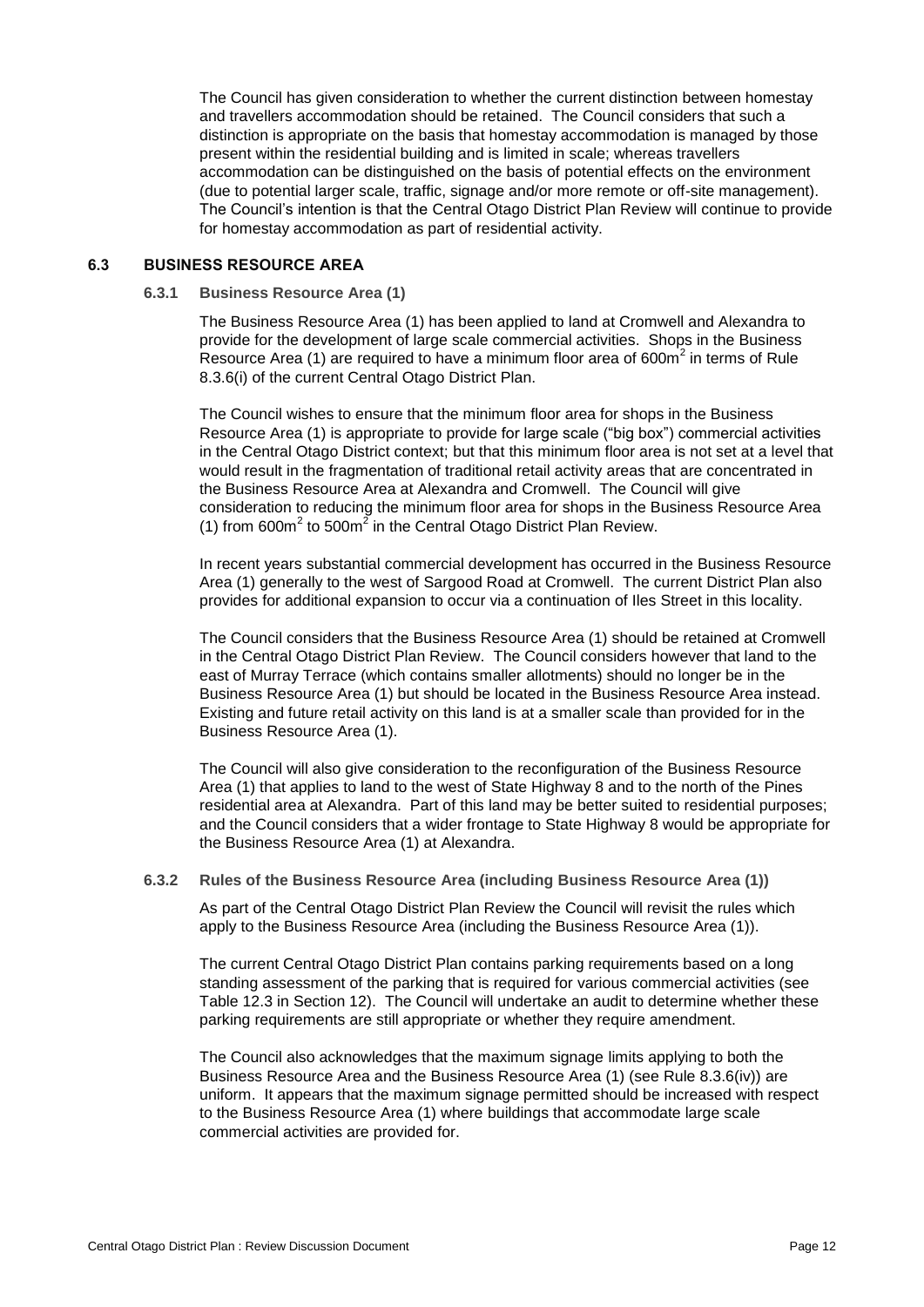### **6.4 INDUSTRIAL RESOURCE AREA**

#### **6.4.1 Retail Activity in Industrial Resource Area**

The current Central Otago District Plan makes limited provision for retail activity in the Industrial Resource Area. Such retail activity is required to form an integrated and complementary part of any industrial activity; and is not to occupy more than 10% of the gross floor space of the building or  $50m^2$ , whichever is greater.

In recent years retail activity has occurred on a limited scale within the Industrial Resource Area. In some instances retail activity has been consented that does not form part of an industrial activity and is in essence a "stand alone" retail venture.

The Council acknowledges that the prevailing amenity values in Industrial Resource Areas are not conducive to retail activity. The Council also acknowledges that traffic and pedestrian movements associated with retail activity may conflict with heavy vehicle traffic that is necessary to service activities in the Industrial Resource Area.

The Council will give consideration in the Central Otago District Plan Review to whether the existing controls with respect to retail activity in the Industrial Resource Area are appropriate or need to be made more rigorous to discourage stand alone retail activity beyond the existing Business Resource Areas.

#### **6.4.2 Residential Activity in the Industrial Resource Area**

In recent years a mixture of uses has occurred in the Industrial Resource Area, including residential activity at ground floor and first floor level. Such residential development has occurred in particular in the Industrial Resource Area at Cromwell.

Given the effects based approach inherent in the current Central Otago District Plan the only constraint to such activity is Rule 9.3.5(iii)(b) which provides for noise sensitive activities. The intent of this rule is that noise sensitive activities that locate in the Industrial Resource Area are required themselves to take steps to mitigate the effects of any noise generated by nearby industrial activities.

Resource consents have been granted for residential activity which breaches Rule 9.3.5(iii)(b). Such consents have generally been granted on the basis that it is not practicable to achieve compliance with the nominated noise level within any habitable room with windows and doors open.

The Council questions whether it is appropriate to provide for residential activity in the Industrial Resource Area given the potential adverse effects associated with industrial activity and the need to enable a wide range of industrial activities to operate in the Industrial Resource Area.

The Council will give consideration to whether residential activities should be more rigorously controlled in Industrial Resource Areas as part of the Central Otago District Plan Review. Provision is to be made for reverse sensitivity effects to be considered via the resource consent process; and for the implementation of other methods to address reverse sensitivity effects on existing and future industrial activities in the Industrial Resource Area.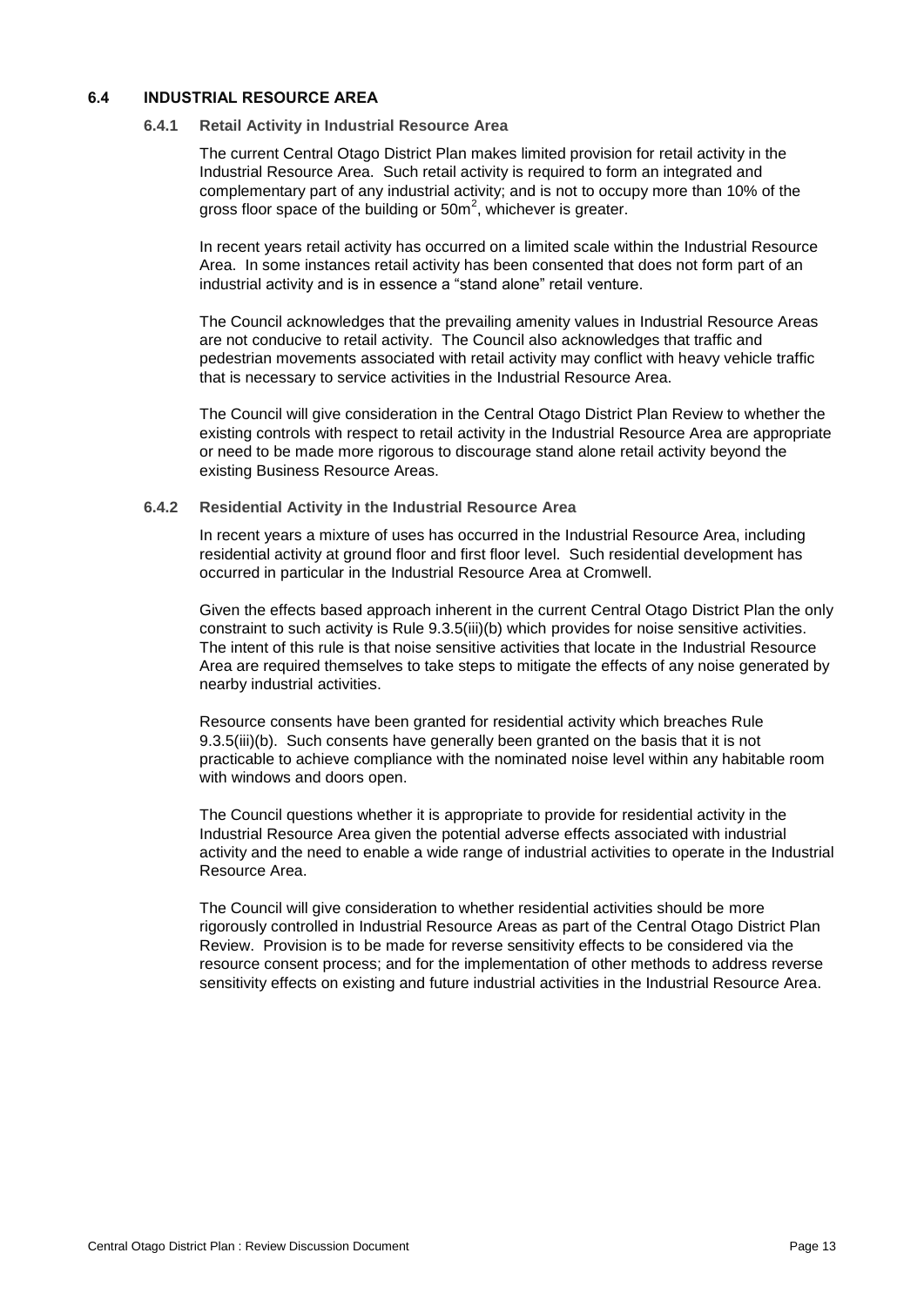# <span id="page-14-0"></span>**7.0 Indigenous Biodiversity**

# **7.1 INDIGENOUS BIOLOGICAL DIVERSITY**

The maintenance of indigenous biological diversity is now a function of territorial authorities pursuant to section 31(1)(b)(iii) of the Act. This function has been introduced subsequent to the preparation of the current Central Otago District Plan. As a consequence greater emphasis will be placed on maintaining indigenous biological diversity in the Central Otago District Plan Review.

Wherever practicable voluntary mechanisms will be encouraged and provided for in the Central Otago District Plan Review with respect to maintaining biological diversity. The Council acknowledges however that in some instances rules will be required to ensure that indigenous biological diversity is maintained in the Central Otago District. Rules contained in the current Central Otago District Plan including Rules 4.7.6K and 4.7.6KA will be revisited to ensure that they are effective.

# **7.2 INFORMATION WITH RESPECT TO BIODIVERSITY**

The Department of Conservation has offered to provide information with respect to biodiversity on private land. Such information will be used to refine the existing Schedule 19.6.1 : Area of Significant Indigenous Vegetation, Habitats of Indigenous Fauna and Wetlands that is included in the current Central Otago District Plan. Such information will also be used to refine other schedules, including Schedule 19.6A and Schedule 19.6B which lists Additional Wetlands and Acutely Threatened and Chronically Threatened Plants.

Schedule 19.6.1 and Schedule 19.6A Additional Wetlands will be revisited in the District Plan Review so that they are fully aligned with the current provisions of the Regional Plan : Water.

# <span id="page-14-1"></span>**8.0 Built Heritage**

## **8.1 REGISTER OF HERITAGE ITEMS**

Schedule 19.4 to the current Central Otago District Plan contains a Register of approximately 290 Heritage Buildings, Places, Sites and Objects. These registered heritage items are subject to Rules 14.7.1(a) and (b) which provides some degree of protection through the resource consent process. The Council's policy is to waive resource consent fees where such consent is only required as the heritage item is listed in the Register.

While the existing Schedule 19.4 is reasonably comprehensive it is acknowledged that additional items may now have been recognised by being placed on the New Zealand Historic Places Register. It is anticipated that additional items will also be nominated for inclusion in Schedule 19.4 by members of the public and interested agencies in response to this discussion document.

Where the Council considers that the addition of a nominated heritage item to the register has merit; consultation will occur with the owner of the property concerned prior to the inclusion of any such heritage item in the relevant Schedule in the Central Otago District Plan Review.

It is anticipated that all existing heritage items currently listed in Schedule 19.4 will continue to be included in an equivalent Schedule (Register) in the District Plan Review.

# **8.2 HERITAGE PRECINCTS**

The current Central Otago District Plan has identified Heritage Precincts in St Bathans, Clyde, Ophir, Naseby and at Old Cromwell. Rules 11.4.1(a), (b) and (c) and 11.4.2 provide for the addition or alteration of structures, the erection of new structures, the establishment of new plantings on vacant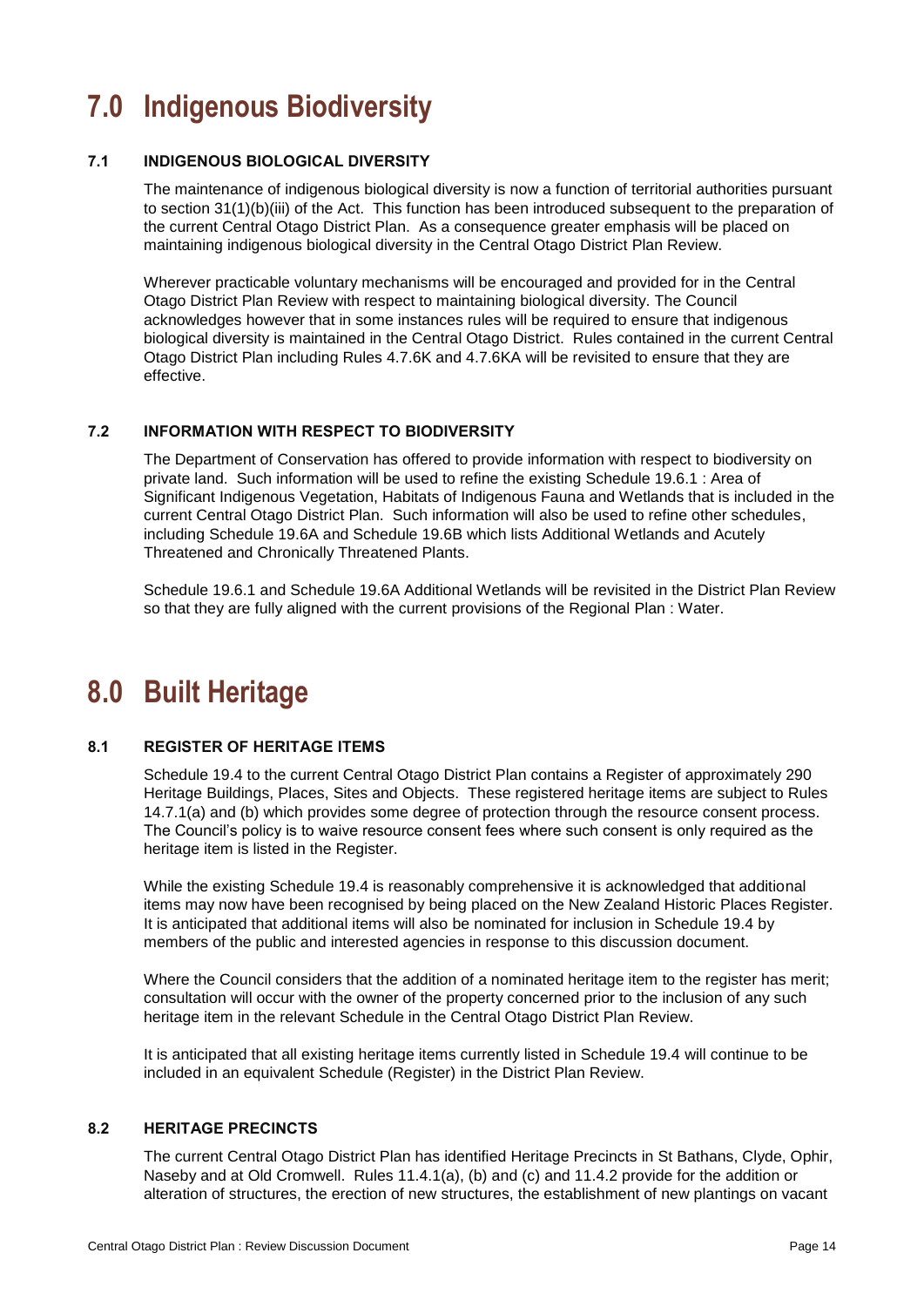sites and the removal or demolition of buildings, parts of buildings, stone walls or other structures to be considered via a resource consent process within the nominated heritage precincts. The Council's policy is to waive resource consent fees where such consent is only required because that activity is located within a heritage precinct.

The Council acknowledges that it would be beneficial to have design guidelines for buildings within Heritage Precincts. It is envisaged that such design guidelines would sit outside the Central Otago District Plan Review and would therefore not trigger the need for a resource consent. Such guidelines are intended to assist those wishing to develop in Heritage Precincts and those who are responsible for assessing applications for resource consent to determine the design elements that are appropriate in the context of the Heritage Precinct concerned.

The Council proposes that the existing Heritage Precincts be retained in the Central Otago District Plan Review albeit that some expansion may be appropriate to include nearby properties at Old Cromwell, including the area occupied by the replica heritage buildings on the lakeshore of Lake Dunstan and the McNulty property at Erris Street. Consideration will be given to including parts of Cambrians in a Heritage Precinct; consistent with a recommendation of Heritage New Zealand.

# **8.3 RURAL HERITAGE AREAS**

Within rural parts of the District there are heritage or cultural landscapes that have a strong association with historic activities/archaeological sites. Examples include the Nevis Valley, Sugarloaf, Northburn, Bannockburn, Doctors Point, Bendigo and the Ophir Historic Area (including the Ophir Bridge environs). The Council acknowledges that there may be other areas that could also have such strong associations.

It is proposed that the Central Otago District Plan Review identify "Rural Heritage Areas" that contain these heritage or cultural landscapes. The Rural Heritage Areas would complement the Heritage Precincts which apply in urban areas. It is anticipated that Rural Heritage Areas would be subject to rules that would give particular consideration to the effects of earthworks and other activities that may detract from their heritage or cultural value.

The Council anticipates that members of the public and interested parties will respond at this time to the proposal to identify Rural Heritage Areas in the Central Otago District Plan Review.

# <span id="page-15-0"></span>**9.0 Hazards**

Section 31(1)(b)(i) of the Act confirms that a function of territorial authorities is the control of any actual or potential effects of the use, development or protection of land, including for the purpose of the avoidance or mitigation of natural hazards. The current Central Otago District Plan identifies a range of natural hazards and there are rules that control land use accordingly.

## **9.1 IDENTIFICATION OF HAZARDS ON DISTRICT PLANNING MAPS**

Hazards shown on the District Planning Maps of the current Central Otago District Plan are derived from information gathered from a range of sources. In some instances this information has been found to be inaccurate either because the area subject to the hazard has been incorrectly plotted (some Flood prone land) or as the hazard notation refers to an inferred rather than accurately plotted area of hazard (eg. inferred Active Geological Fault).

The accuracy of the existing hazard notations will be assessed as part of the Central Otago District Plan Review. The Council will liaise with the Otago Regional Council to ensure that Flood hazard information is up to date and accurate.

Where hazards cannot be accurately plotted (eg. Inferred Active Geological Faults) they will not be shown on the District Planning maps in the Central Otago District Plan Review.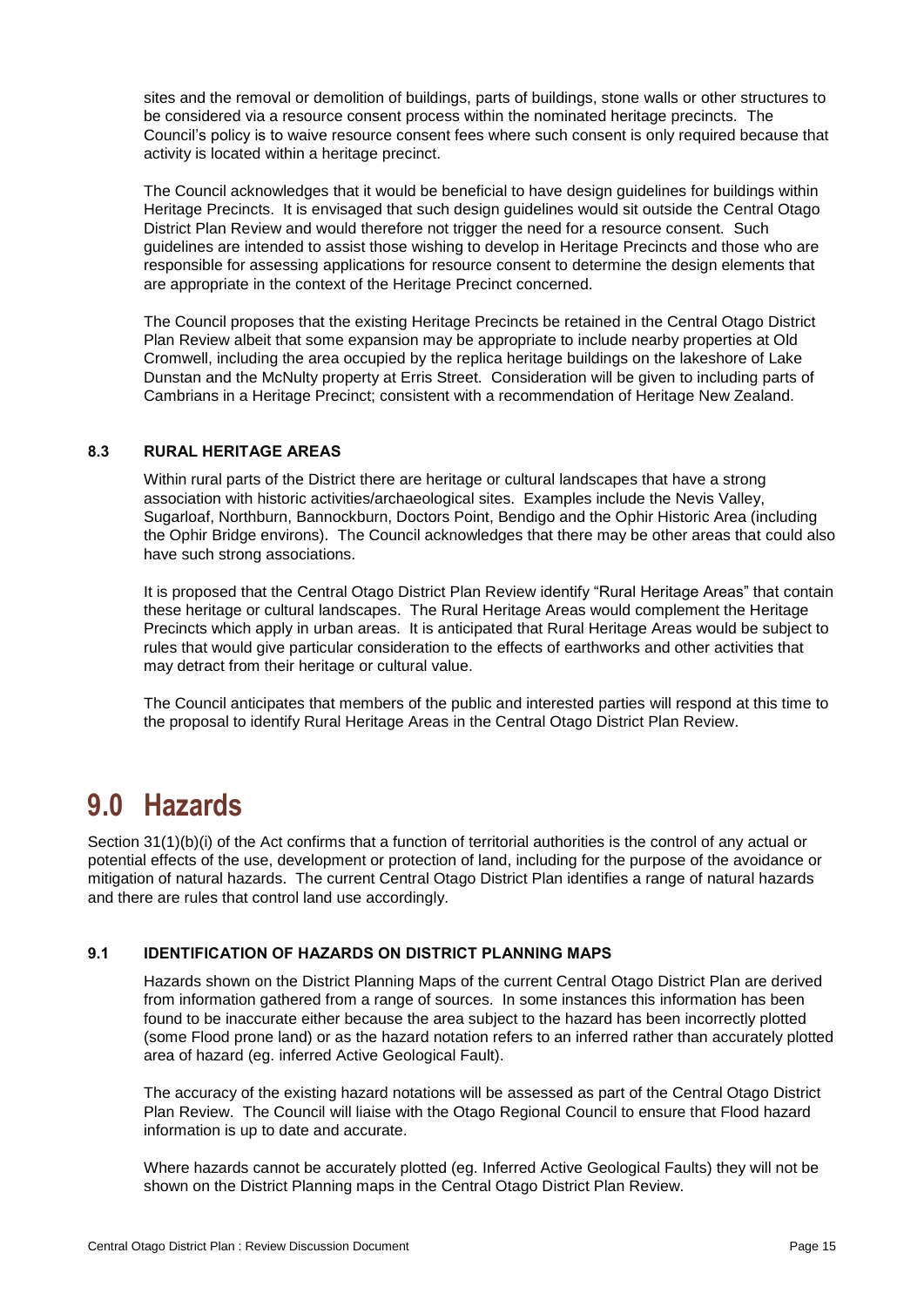# **9.2 HAZARDS REGISTER**

The Council will give consideration to the preparation of a hazards register which is a document that does not form part of the Central Otago District Plan Review but which includes data relevant to hazards as shown on the District Planning Maps along with data relating to other potential hazards that cannot be accurately plotted or which have a very long term return period. Such hazards might include liquefaction and mass movement areas. The Council acknowledges that the Otago Regional Council has information with respect to such hazards which the Council anticipates will be incorporated into the hazards register along with relevant information with respect to the estimated return period for any hazard related event.

# **9.3 HAZARD RULES**

The Central Otago District Plan Review will contain rules that control land use activity that involves built development and subdivision on land subject to known hazards. The hazards subject to the rules will be those identified on the planning maps; and the hazard rules will also apply to land that is or is likely to be subject to material damage as a consequence of a hazard. A hazard incorporated into the Hazard Register but not shown on the District Planning Maps will not trigger the need for a resource consent.

It is proposed that any breach of the hazards rule will have status as full discretionary activity in the Central Otago District Plan Review; and not a non-complying activity as the effects of most hazards are able to be avoided, remedied or mitigated through adherence to conditions of consent.

# **9.4 HAZARDS AND ZONING**

The presence of hazards and the implications of such hazards for built development are matters which will be taken into account when zoning decisions are made; particularly when the decision is taken whether to allocate land for urban purposes. The Council acknowledges in this context that research on alluvial fans undertaken by the Otago Regional Council at Roxburgh is likely to have relevance in making decisions with respect to the zoning of additional land for residential purposes at Roxburgh.

## **9.5 LAKE DUNSTAN SAFELINE**

Prior to the filling of Lake Dunstan in the early 1990s the Clutha Valley Development Project identified a safeline to indicate the extent of land that may be subject to instability as a consequence of lake filling. The current Central Otago District Plan identifies this area of potential instability as an Area of Subsidence or Slippage.

The Council is aware that the Lake Dunstan safeline was originally plotted on a conservative basis. The Council has given consideration to applications for land use consent that have been required due to the existence of the Area of Subsidence or Slippage hazard notation. Expert geological advice provided to the Council in the context of such applications has indicated that there is in fact now no realistic subsidence hazard after the 22 year "monitoring phase" following lakefill.

In all the circumstances the Council considers it appropriate to delete the Area of Subsidence or Slippage notation that is derived from the Clutha Valley Development Project safeline; and the safeline will not be used as the basis for a hazard notation in the Central Otago District Plan Review.

## **9.6 HAZARDOUS SUBSTANCES**

Schedule 19.14 of the current Central Otago District Plan contains a Classification of Hazardous Substances and corresponding rules are also contained in the current Central Otago District Plan.

The Council acknowledges that the current provisions were prepared in the mid 1990s and that they now require amendment to better align with the provisions of the Hazardous Substances and New Organisms Act 1996 and current HSNO practice. As a general principle where requirements under the HSNO rules, Regulations, Group Standards, Approved Codes of Practice and Quantity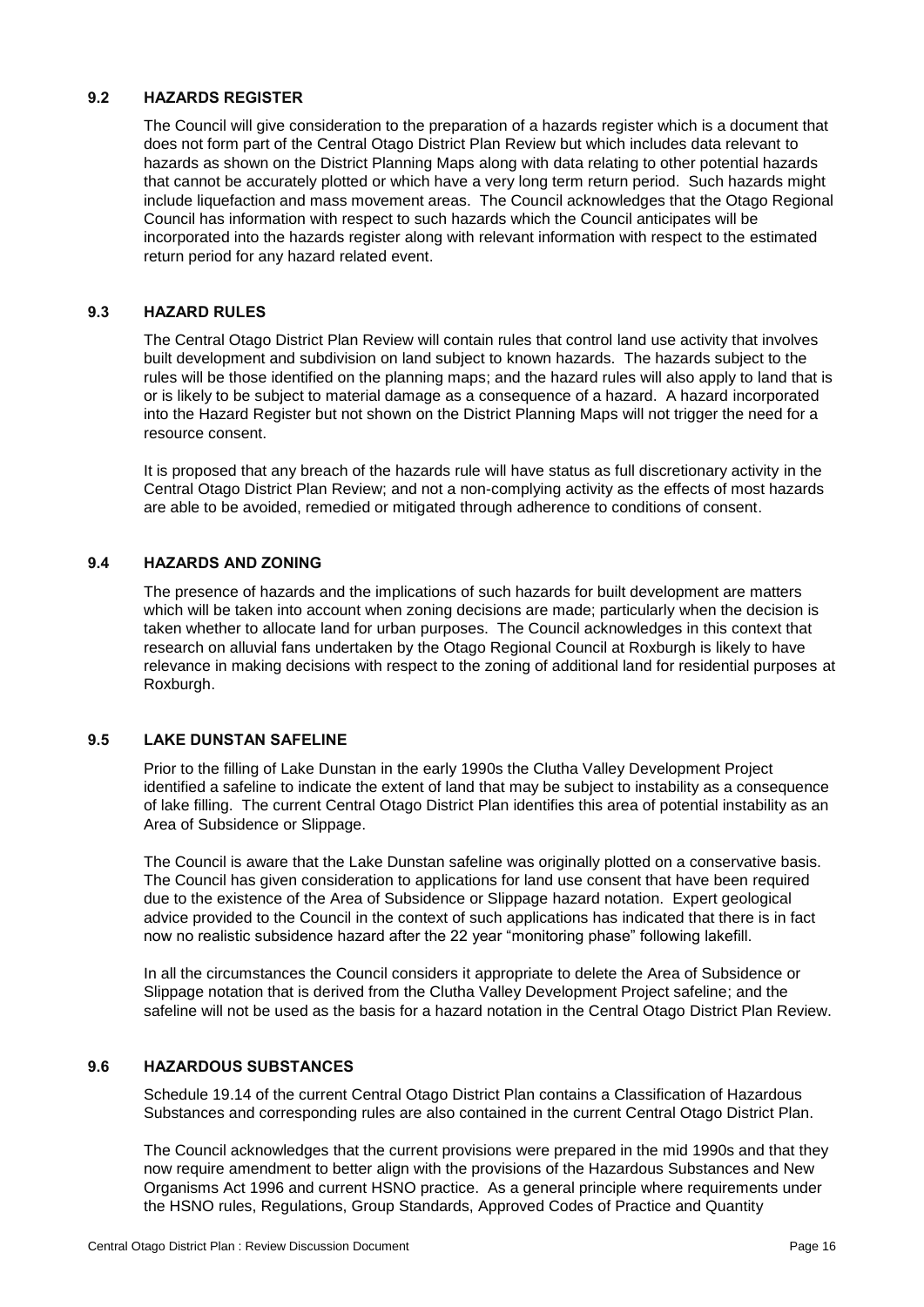Thresholds are being met, permitted activity status is likely to be appropriate where such activity occurs outside the urban areas, such as in the Rural Resource Area.

#### **9.7 CLIMATE CHANGE**

An effect of climate change may be to increase flood hazard over time. The relevant rules will confirm that an allowance for the effects of climate change should be incorporated into Flood hazard assessments where resource consents are sought for activities on land subject to a flood hazard.

# <span id="page-17-0"></span>**10.0 Other Matters**

#### **10.1 SCHEDULED ACTIVITIES**

Schedule 19.3 of the current Central Otago District Plan lists scheduled activities and the relevant rules provide for these activities on the sites nominated in that Schedule. Scheduled activities will be maintained in the Central Otago District Plan Review and the Downers Parkburn Quarry will be included as an additional scheduled activity. Schedule 19.3.5 is also to be amended to refer to the Paerau and Patearoa Irrigation and Power Scheme.

It is anticipated that Scheduled Activity status may be promoted for other land use activities in response to this discussion document.

#### **10.2 MISCELLANEOUS AMENDMENTS**

Responses to the June 2013 invitation for comments identified other provisions of the current Central Otago District Plan that may require amendment. For example the rule relating to "Temporary Military Training Activities" in Section 12 may require updating. It is also appropriate that the Central Otago District Plan Review acknowledge the New Zealand Fire Service Code of Practice, with detailed provisions to be included in the Council's engineering standards.

Potential amendments have also been identified during the administration of the current Central Otago District Plan. While significant amendments are specifically discussed elsewhere in this document, miscellaneous amendments of a minor nature will also be incorporated into the Central Otago District Plan Review.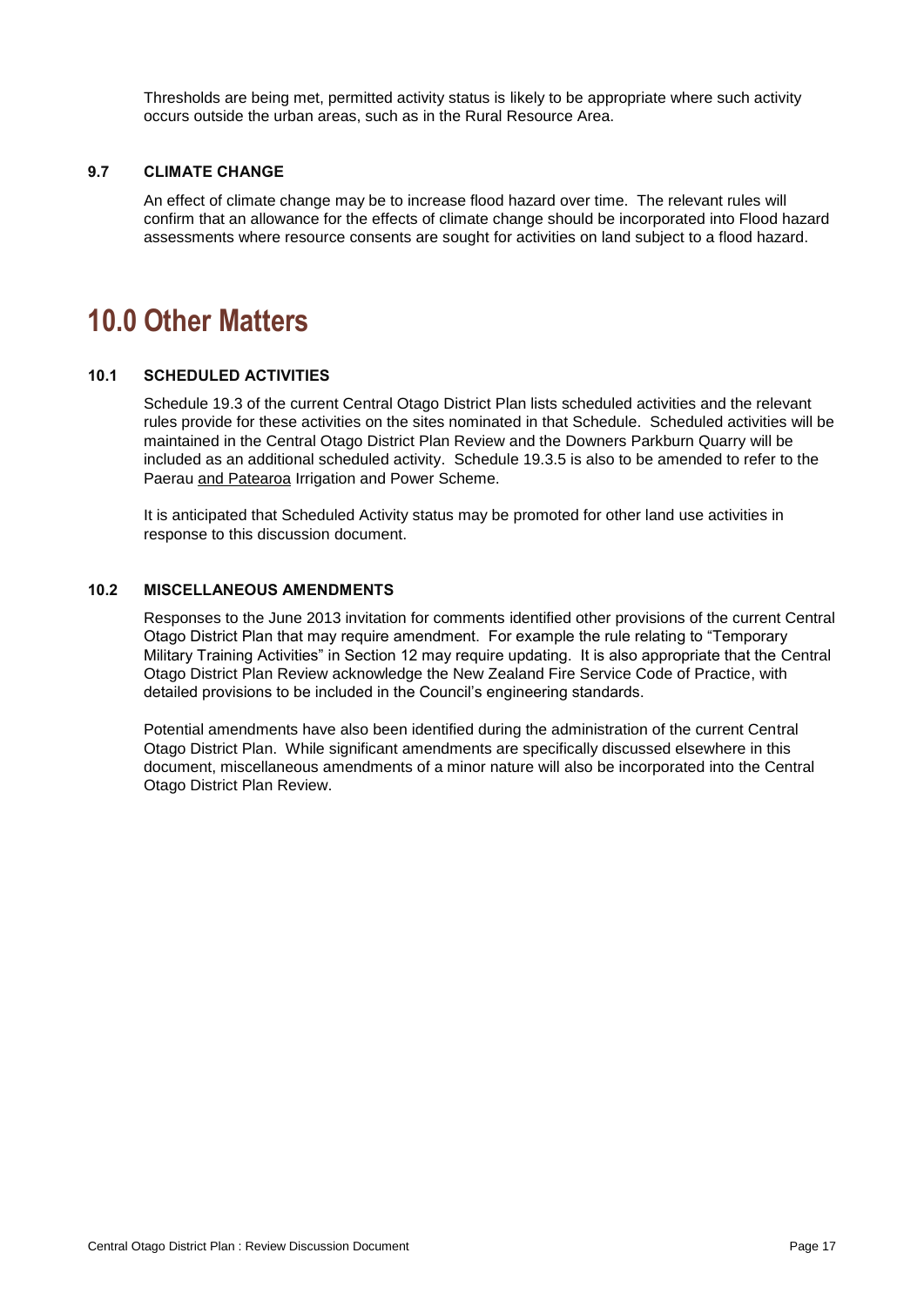# <span id="page-18-0"></span>**11.0 How to Respond to Discussion Document**

The Council welcomes feedback in response to the contents of this discussion document. You are also welcome to raise any other issues that should be addressed during the preparation of the Central Otago District Plan Review.

Submissions are to be in writing and are to be forwarded by mail to:

District Plan Review Discussion Document Central Otago District Council PO Box 122 Alexandra 9340 (Attention: S de Jong)

or sent by email to: [sed@codc.govt.nz](mailto:sed@codc.govt.nz)

or by fax to: (03) 448 9196

Submissions in response to this discussion document are to be lodged by **28 November 2014**.

All submitters will have the opportunity to present their submissions in person to the Council's Hearings Panel.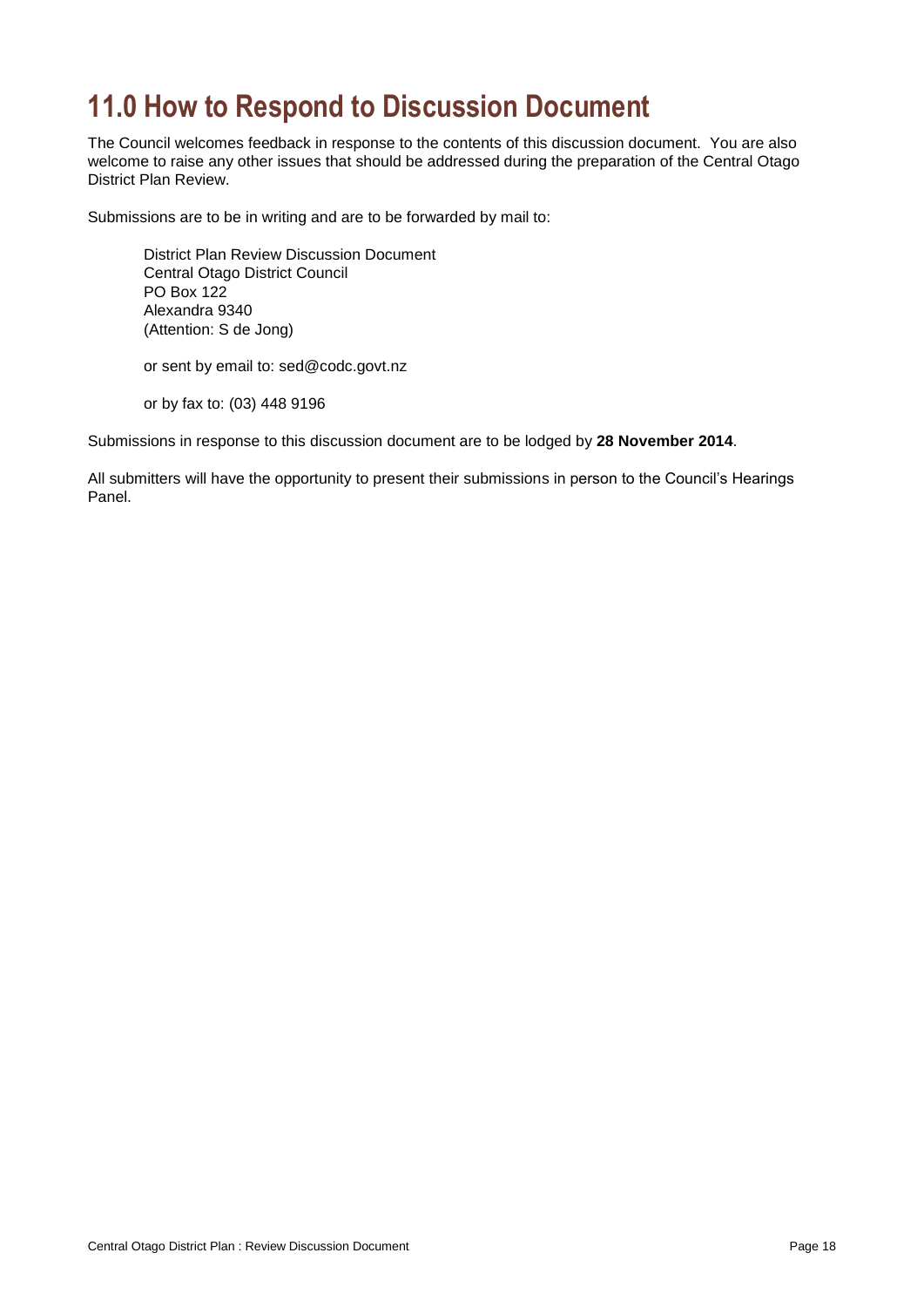# <span id="page-19-0"></span>**Annex 1 : Those Who Commented in 2013**

- 1. G Adams & M Vizor
- 2. Alexandra/Clyde and Districts Business Group Inc
- 3. BTW South<br>4 Central Ota
- 4. Central Otago Environmental Society
- 5. Cromwell & District Community Trust
- 6. J Currie
- 7. Department of Conservation
- 8. Downer NZ Limited
- 9. Federated Farmers of New Zealand
- 10. MJS Floate
- 11. L & M Group
- 12. L McLachlan
- 13. Making A Difference for Central Otago (MAD4CO)
- 14. Mt Ida Developments Limited
- 15. New Zealand Defence Force (NSDF)
- 16. New Zealand Fire Service Commission (NZFS)
- 17. New Zealand Historic Places Trust (NZHPT)
- 18. Otago Conservation Board
- 19. Otago Fish & Game Council
- 20. Paterson Pitts Group
- 21. K Paulin
- 22. Radio New Zealand
- 23. JCF Rowley
- 24. Royal Forest and Bird Protection Society
- 25. Southern District Health Board
- 26. Transpower New Zealand Limited
- 27. TrustPower Limited
- 28. Waitaki District Council

# <span id="page-19-1"></span>**Annex 2 : Matters to be Considered when Preparing a District Plan**

Section 74 of the Resource Management Act 1991 identifies matters to be considered by a territorial authority when preparing a District Plan. Section 74(1) states:

# *"74 Matters to be considered by territorial authority*

- *(i) A territorial authority must prepare and change its district plan in accordance with-*
	- *(a) its functions under section 31; and*
	- *(b) the provisions of Part 2; and*
	- *(c) a direction given under section 25A(2); and*
	- *(d) its obligation (if any) to prepare an evaluation report in accordance with section 32; and*
	- *(e) its obligation to have particular regard to an evaluation report prepared in accordance with section 32; and*
	- *(f) any regulations."*

The functions under section 31 are presented in Section 2.1 of this document. Part 2 specifies the purpose and principles of the Act which are as follows:

*"5. Purpose – (1) The purpose of this Act is to promote the sustainable management of natural and physical resources.*

*(2) In this Act, sustainable management means managing the use, development, and protection of natural and physical resources in a way, or at a rate, which enables*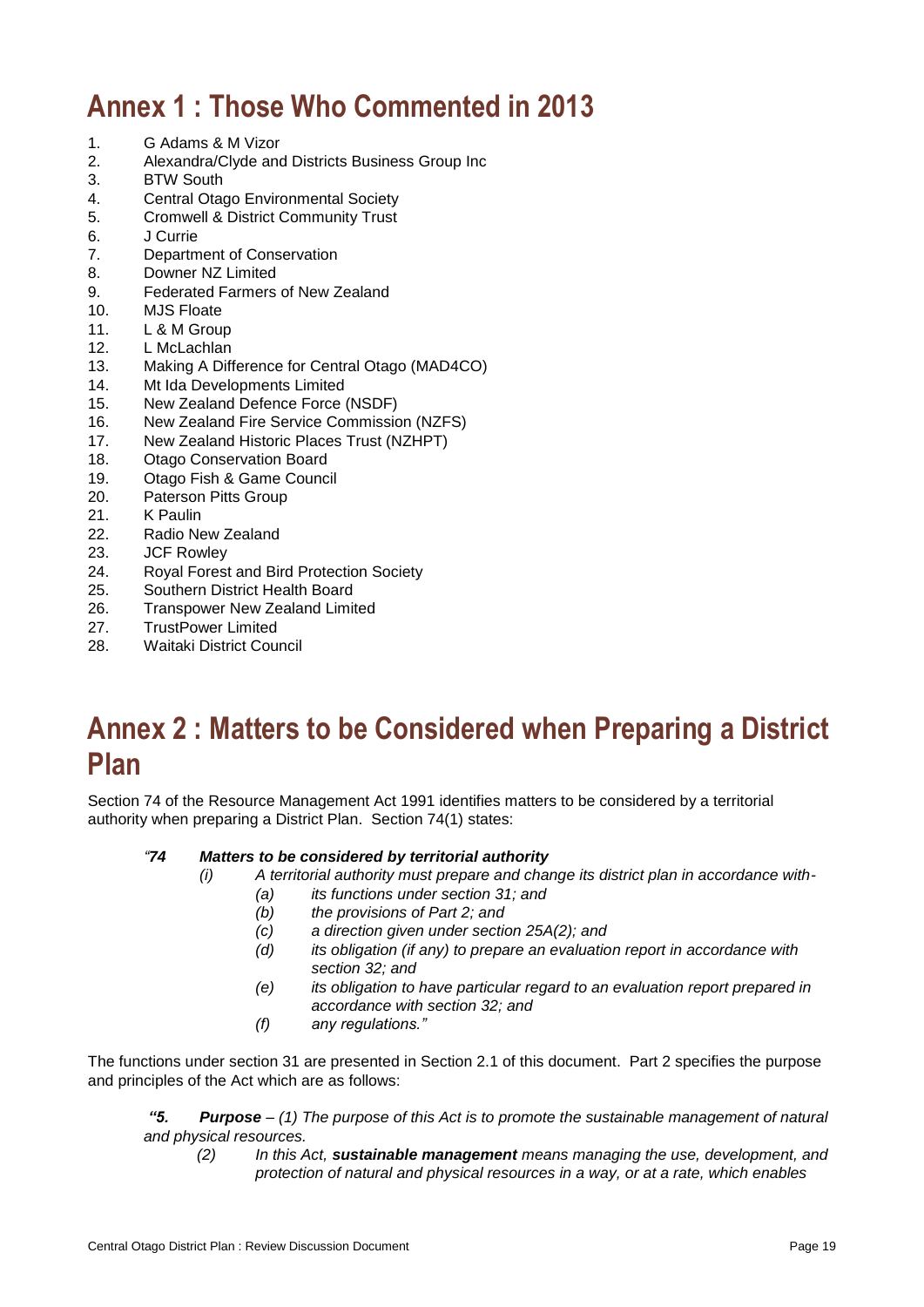*people and communities to provide for their social, economic, and cultural wellbeing and for their health and safety while-*

- *(a) Sustaining the potential of natural and physical resources (excluding minerals) to meet the reasonably foreseeable needs of future generations; and*
- *(b) Safeguarding the life-supporting capacity of air, water, soil and ecosystems; and*
- *(c) Avoiding, remedying, or mitigating any adverse effects of activities on the environment.*
- *6. Matters of national importance – In achieving the purpose of this Act, all persons exercising functions and powers under it, in relation to managing the use, development, and protection of natural and physical resources, shall recognise and provide for the following matters of national importance:*
	- *(a) The preservation of the natural character of the coastal environment (including the coastal marine area), wetlands, and lakes and rivers and their margins, and the protection of them from inappropriate subdivision, use, and development:*
	- *(b) The protection of outstanding natural features and landscapes from inappropriate subdivision, use, and development:*
	- *(c) The protection of areas of significant indigenous vegetation and significant habitats of indigenous fauna:*
	- *(d) The maintenance and enhancement of public access to and along the coastal marine area, lakes, and rivers:*
	- *(e) The relationship of Maori and their culture and traditions with their ancestral lands, water, sites, waahi tapu, and other taonga.*
	- *(f) the protection of historic heritage from inappropriate subdivision, use, and development.*
	- *(g) the protection of recognised customary activities.*
- *7. Other matters – In achieving the purpose of this Act, all persons exercising functions and powers under it, in relation to managing the use, development, and protection of natural and physical resources, shall have particular regard to-*
	- *(a) Kaitiakitanga:*
	- *(aa) The ethic of stewardship:*
	- *(b) The efficient use and development of natural and physical resources:*
	- *(ba) the efficiency of the end use of energy:*
	- *(c) The maintenance and enhancement of amenity values:*
	- *(d) Intrinsic values of ecosystems:*
	- *(e)* Repealed.
	- *(f) Maintenance and enhancement of the quality of the environment:*
	- *(g) Any finite characteristics of natural and physical resources:*
	- *(h) The protection of the habitat of trout and salmon.*
	- *(i) the effects of climate change:*
	- *(j) the benefits to be derived from the use and development of renewable energy.*
- *8. Treaty of Waitangi – In achieving the purpose of this Act, all persons exercising functions and powers under it, in relation to managing the use, development, and protection of natural and physical resources, shall take into account the principles of the Treaty of Waitangi (Te Tiriti o Waitangi)."*

Section 25A(2) as referred to in section 74(1)(c) relates to a Ministerial direction that is not relevant in this instance.

Clause 5(1)(a) of the First Schedule to the Act requires that a local authority that has prepared a Proposed District Plan must prepare an evaluation report for the Proposed District Plan in accordance with section 32 of the Act and have particular regard to that evaluation report when deciding whether to proceed with the Plan. Section 32 identifies the requirements for preparing and publishing evaluation reports as follows:

## *"32 Requirements for preparing and publishing evaluation reports*

*(1) An evaluation report required under this Act must-*